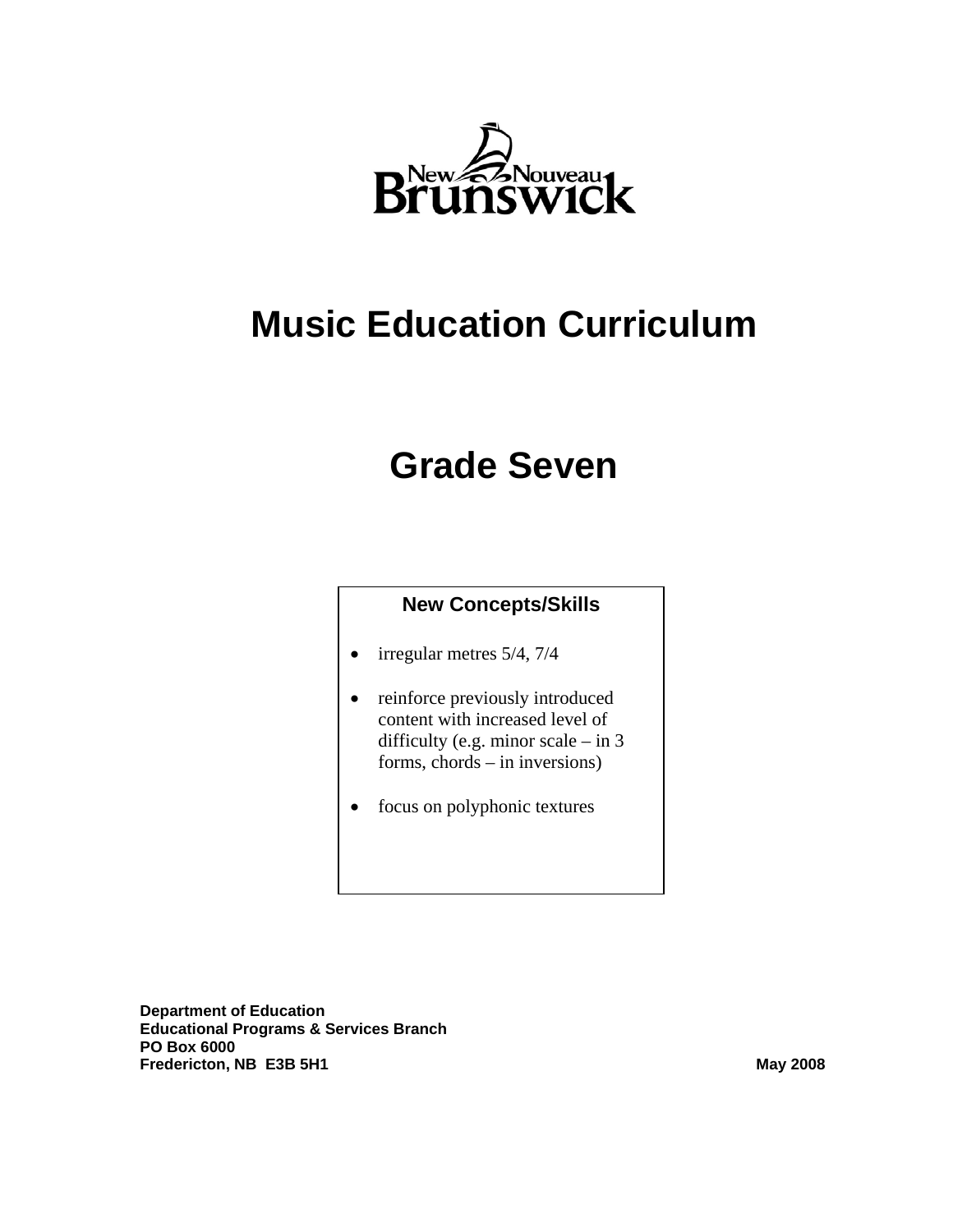## **Acknowledgements**

The Department of Education wishes to acknowledge the thoughtful contribution of the following dedicated members of the Middle Level Music Curriculum Development and Advisory Committee as well as the Grade 7 Pilot music teachers in the development of the *Music Education Curriculum: Grade 7* document.

> Liz Brewer, District 8 Ernest Brown, District 18 Angela Flynn, District 2 Katrina Godbout, District 2 Jennifer Grant, District 10 Carolyn Holyoke, District 18 Annie Legere-Lawless District 6 Anne-Marie Milner, District 6 Karen Olscamp, District 2 Cindy Toner, District 14 Alistair Tulloch, District 15 Rolene Betts, Department of Education

An extra special thank you to Hugh Kennedy, VP Fredericton High School, for his guidance and direction during the development of this curriculum document.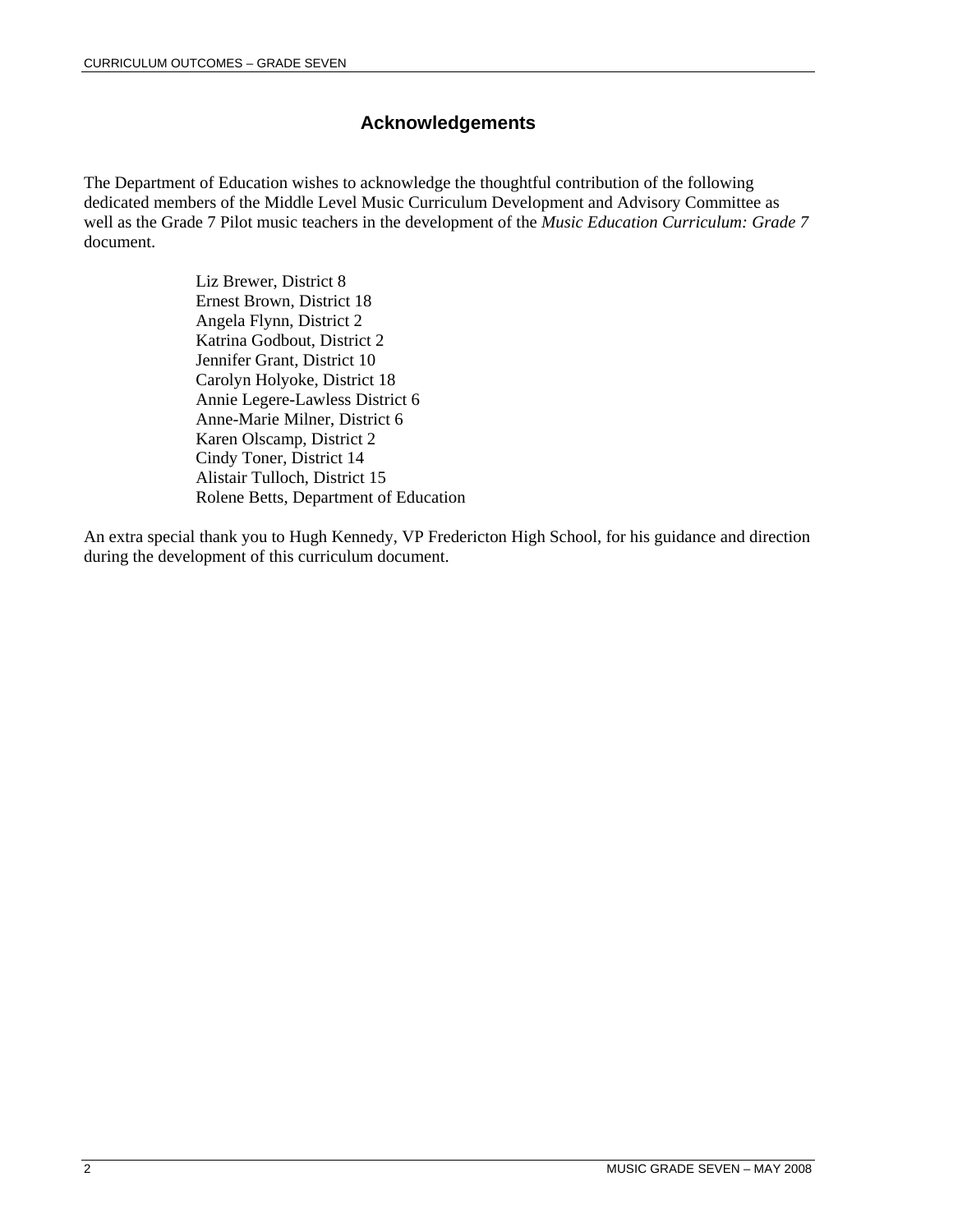# **Background**

*Music Education Curriculum: Grade 7* represents a continuation in the evolution of New Brunswick's middle level music education curriculum. It arises from the philosophy and outcomes expressed in *Foundation for the Atlantic Canada Arts Education Curriculum (document #843280).* It is written with the assumption that students have been engaged in a meaningful music program in grades K-6 and that music education will be an on-going component in each grade until the end of grade 10. The content and processes contained in *Music Education Curriculum: Grade 7* will lead logically into the grade 8 music program. In New Brunswick, Grade 7 students receive 75 minutes of music instruction weekly.

## **Rationale**

(As expressed in *Foundation for the Atlantic Canada Arts Education Curriculum document #843280,*  page*. 1)* 

Education in the arts is fundamental to the aesthetic, physical, emotional, intellectual, and social growth of the individual. It provides students with unique ways of knowing, doing, living, and belonging in the global community. It also has a key role in the development of creativity and imagination.

Through arts education, students come to understand the values and attitudes held by individuals and communities. Learning in the arts contributes to an empathetic worldview and an appreciation and understanding of the relationship among peoples and their environments.

Education in the arts and learning in other subject areas through the arts develop the Atlantic Canada essential graduation learnings: aesthetic expression, citizenship, communication, personal development, problem solving, and technological competence.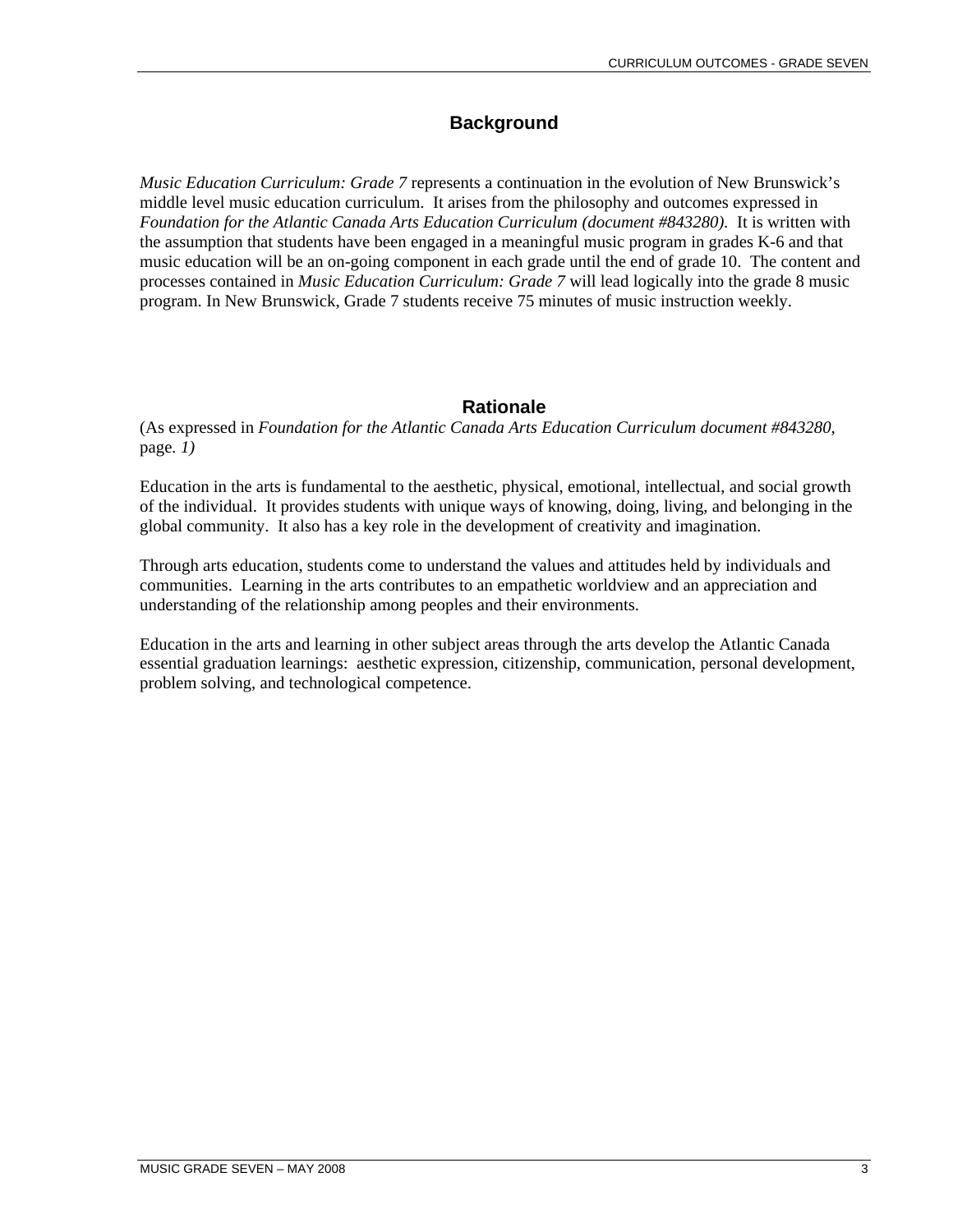#### **Curriculum Organization**

In 1993, New Brunswick, working with the other Atlantic Provinces under the auspices of the Atlantic Provinces Education Foundation (APEF), began developing regionally common curricula for mathematics, science, English language arts, social studies, arts education, and technology education. In 2001, the *Foundation for the Atlantic Canada Arts Education Curriculum* was published.

Within the curricula there are various organizational strata. At the broadest level are six Essential Graduation Learnings (EGL's). Essential Graduation Learnings are statements describing the knowledge, skills, and attitudes expected of all students who graduate from high school. They are not unique to one specific subject or discipline. Rather, Essential Graduation Learnings are relevant to all subject areas. They function as the overarching framework into which all curricula fits.

One of the Essential Graduation Learnings, Aesthetic Expression, states, "Graduates will be able to respond with critical awareness to various forms of the arts and be able to express themselves through the arts." This EGL is divided into eight General Curriculum Outcomes (GCO's), which are common to Visual Arts, Music, Drama, and Dance. The eight General Curriculum Outcomes are then grouped into three strands.

| <b>STRAND1</b>                                                                                                                                                                      | <b>STRAND 2</b>                                                                                                                                                                                                                    | <b>STRAND 3</b>                                                                                                                                                               |
|-------------------------------------------------------------------------------------------------------------------------------------------------------------------------------------|------------------------------------------------------------------------------------------------------------------------------------------------------------------------------------------------------------------------------------|-------------------------------------------------------------------------------------------------------------------------------------------------------------------------------|
| CREATING, MAKING, AND<br><b>PRESENTING</b>                                                                                                                                          | UNDERSTANDING AND<br><b>CONNECTING CONTEXTS OF</b><br>TIME, PLACE, AND<br><b>COMMUNITY</b>                                                                                                                                         | PERCEIVING, REFLECTING,<br><b>AND RESPONDING</b>                                                                                                                              |
| GCO 1: Students will be<br>expected to explore, challenge,<br>develop, and express ideas, using<br>the skills, language, techniques,<br>and processes of the arts.                  | GCO 3: Students will be<br>expected to demonstrate critical<br>awareness of and value for the<br>role of the arts in creating and<br>reflecting culture.                                                                           | GCO 6: Students will be<br>expected to apply critical<br>thinking and problem-solving<br>strategies to reflect on and<br>respond to their own and others'<br>expressive work. |
| GCO 2: Students will be<br>expected to create and/or present,<br>collaboratively and<br>independently, expressive<br>products in the arts for a range of<br>audiences and purposes. | GCO 4: Students will be<br>expected to respect the<br>contributions to the arts of<br>individuals and cultural groups in<br>local and global contexts, and<br>value the arts as a record of<br>human experience and<br>expression. | GCO 7: Students will be<br>expected to understand the role<br>of technologies in creating and<br>responding to expressive works.                                              |
|                                                                                                                                                                                     | GCO 5: Students will be<br>expected to examine the<br>relationship among the arts,<br>societies, and environments.                                                                                                                 | GCO 8: Students will be<br>expected to analyze the<br>relationship between artistic<br>intent and the expressive work.                                                        |

Specific Curriculum Outcomes are used to articulate expected student achievement within a single grade level. Specific Curriculum Outcomes correlate to Key-Stage Outcomes. Within the main text of the *Music Education Curriculum: Grade 7* document the outcomes listed in the far-left column are Specific Curriculum Outcomes.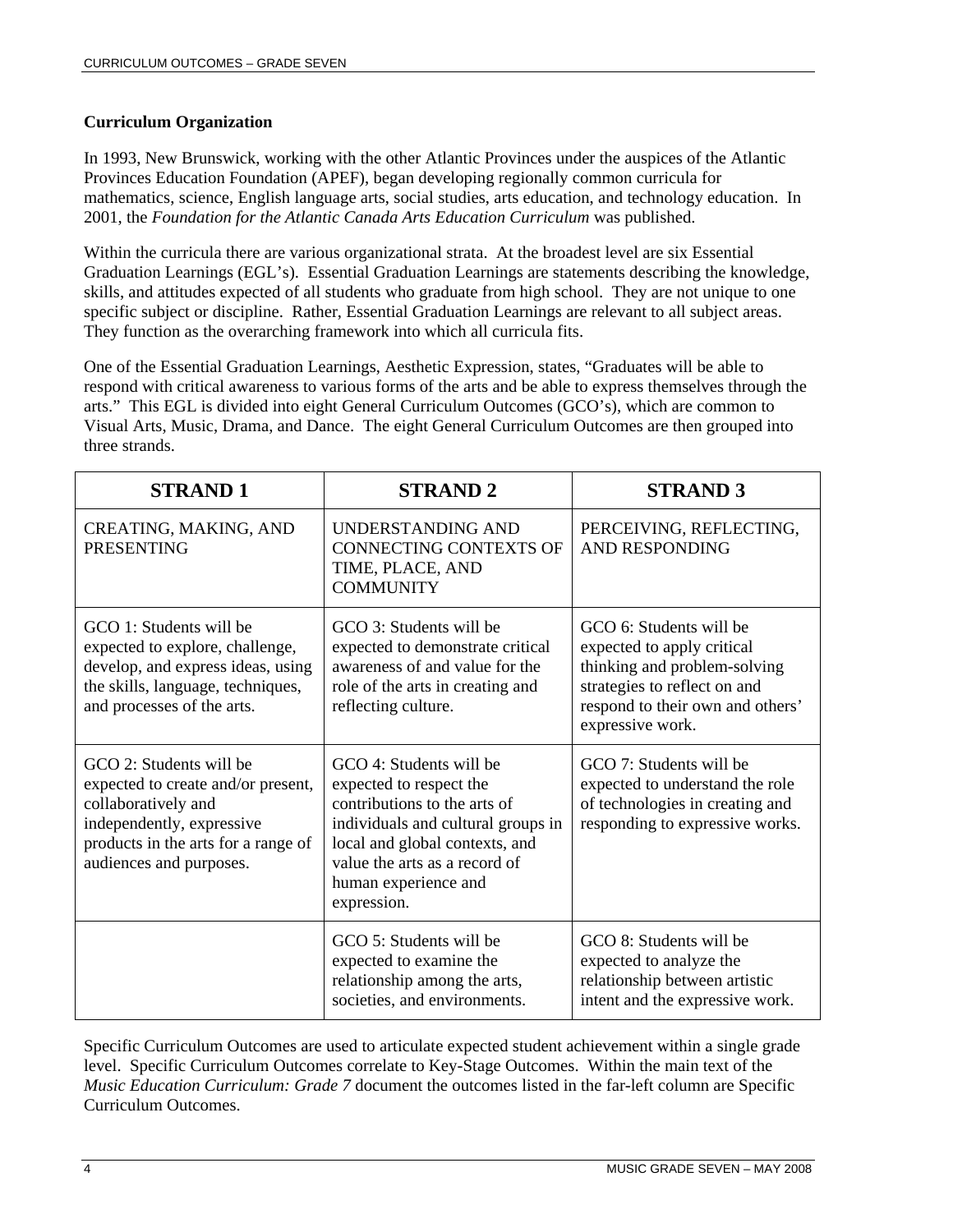#### *Curriculum Organization*

*6 Essential Graduation Learnings (EGL's)* **Developed by New Brunswick in collaboration with APEF Applied Regionally Common across the entire curriculum for all subject areas at all grade levels** 

*8 General Curriculum Outcomes (GCO's)*  **Developed by New Brunswick in collaboration with APEF Applied Regionally Common only to the Arts (Visual Art, Music, Drama, and Dance) The 8 General Curriculum Outcomes are grouped into 3 strands** 

*Key Stage Arts Outcomes (KSO's)* **Developed by New Brunswick and Applied Provincially** 

#### *Specific Music Curriculum Outcomes (SCO's)* **Developed by New Brunswick and Applied Provincially Specific to a subject area and grade level (***Music 7***)**

The Specific Curriculum Outcomes of the *Music Education Curriculum: Grade 7* program were developed assuming that students:

- have regularly participated in music learning in each of the preceding grades,
- have realized the grade 6 Key-Stage Outcomes, and
- will continue to participate in curricular music programs every year until the end of grade 10.

The *Music Education Curriculum: Grade 7* is designed to guide all Grade 7 students through meaningful, developmentally appropriate, and comprehensive music education experiences.

Specific Curriculum Outcomes of the *Music Education Curriculum: Grade 7* document are aligned with the Key Stage Arts Outcomes contained in the Foundation for the Atlantic Canada Arts Education Curriculum (document 843280)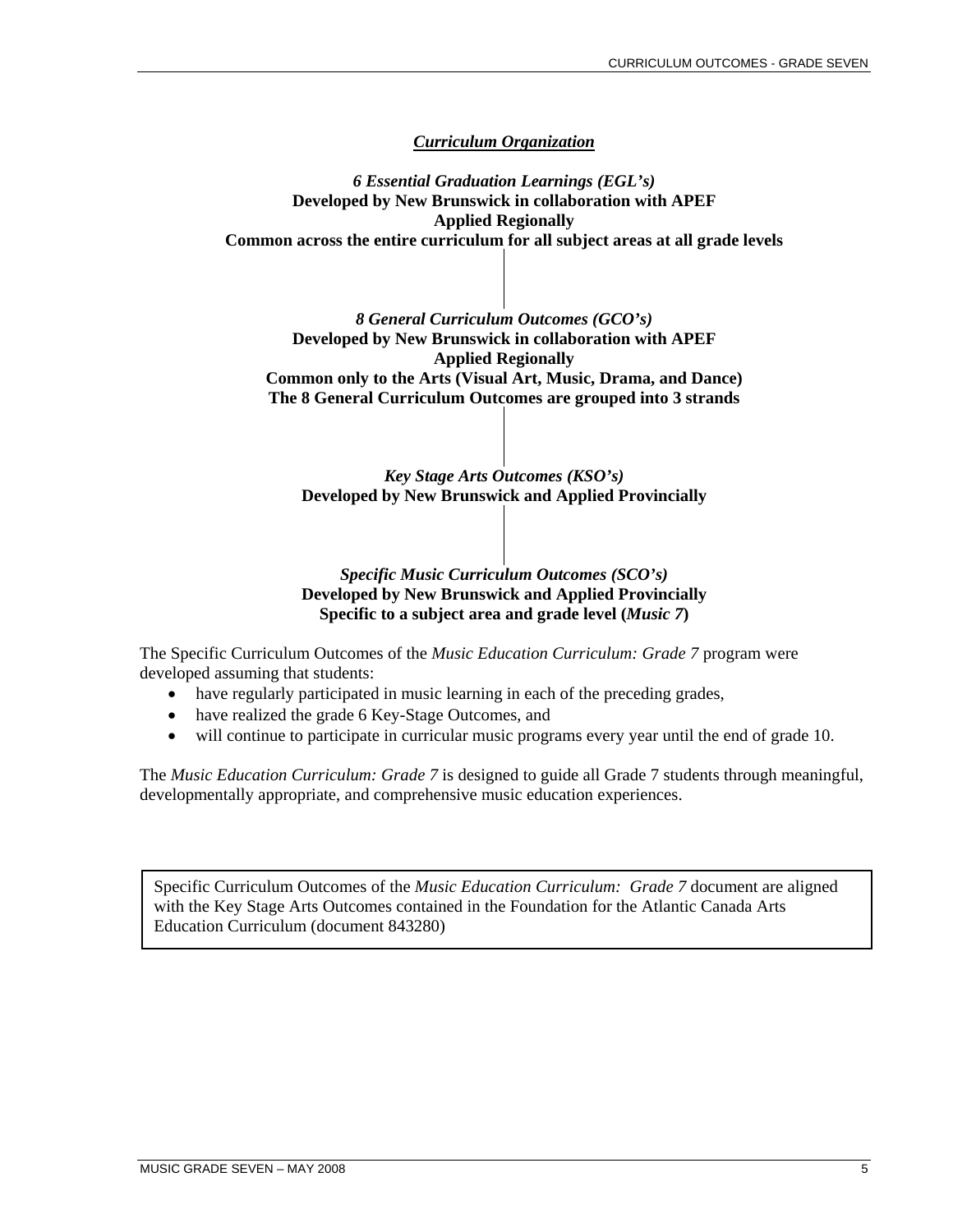## **Program Characteristics**

The *Music Education Curriculum: Grade 7* program contributes to a multi-disciplinary, interrelated school curriculum. While being engaged in music activities, students learn more than music content and skills. As with any creative endeavour, many thought processes, learning strategies, and ways of expression are refined and transferred to other aspects of life. Like other art forms, music offers unique experiences from which a better understanding of the world can emerge. Students who are engaged in such a program have the opportunity to develop a comprehensive awareness, appreciation, and understanding of personal life experiences and events.

The *Music 7* curriculum guide provides students with a means to acquire a developmentally appropriate comprehensive music education through both performance and non-performance activities. The first strand is Creating/Making and Presenting. The second strand is Understanding and Connecting Contexts of Time, Place, and Community. The third strand is Perceiving, Reflecting, and Responding.

The performance of music is an integral part of any comprehensive music program. Teachers must continually work at balancing the delivery of the music program between performance and nonperformance learning activities.

Schools may deliver music courses in grades 6, 7 and 8 using a variety of performing idioms. Depending on local school and district resources, the outcomes found within the first strand may be realized using choral, and/or keyboard (piano), and/or guitar, and/or orchestral string, and/or band instrumental activities. A carefully constructed school music program will connect curricular content and processes to the activities associated with co-curricular performance ensembles. Students who participate in cocurricular ensemble(s) will benefit from a synergistic relationship between curricular and co-curricular activities.

#### **Assessment**

Teachers make decisions about program delivery based on the results of ongoing formal and informal assessment processes. With timely applications of assessment strategies, teachers can determine what outcomes and experiences need increased emphasis. In this way, the assessment process shapes the learning activities of the future.

When determining how well a student has learned a concept, process, or skill, teachers must consider the vast array of learning styles that might be present in any classroom. Teachers are advised to remember that some people prefer background noise while others prefer quiet while they work. Some students are better at demonstrating their learning through a type of exhibit while others find it easier to respond on a written test. Some students respond well to group activities while others prefer to work alone. These are only a few examples of the many personal attributes teachers need to know about their students when designing fair assessment strategies. The assessment model used throughout *Spotlight on Music* Grade 7 and thoroughly integrated on unit and lesson levels is explained on pages 282-283. Each of the 9 units has an "assessment overview", located at the beginning of the unit, with suggestions for formal assessment as well as a variety of assessment options.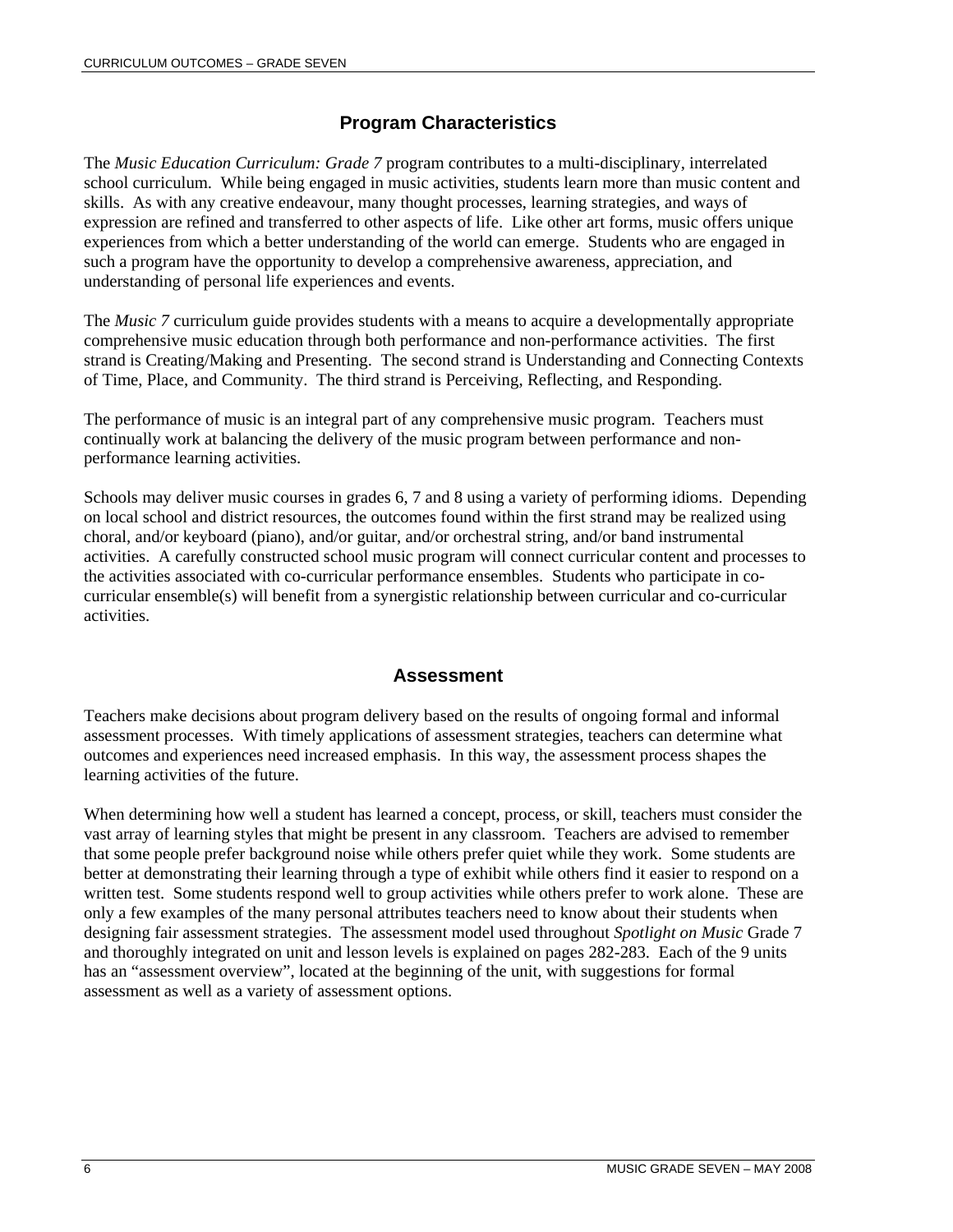# **Evaluation**

Teachers are to assess student achievement using the three strands: Creating, Making and Presenting; Understanding and Connecting Contexts of Time, Place, and Community, and; Perceiving, Reflecting, and Responding. For each strand, the following Achievement Standards are to be applied:

| <b>Outstanding Performance</b> | $A+ (95-100\%)$ | Outcomes are consistently demonstrated with<br>independence to an outstanding level.       |
|--------------------------------|-----------------|--------------------------------------------------------------------------------------------|
| Very Good Performance          | $A(84-94%)$     | Outcomes are consistently demonstrated with<br>independence to a high level.               |
| Good Performance               | $B(72-83%)$     | Outcomes are demonstrated with occasional<br>help to a high level.                         |
| Acceptable Performance         | $C(60-71%)$     | Outcomes are demonstrated to a basic level,<br>with occasional help.                       |
| <b>Marginal Performance</b>    | $D(50-59%)$     | Outcomes are demonstrated to a basic level<br>some of the time. Frequent help is required. |
| <b>Weak Performance</b>        | $E$ (below 50%) | Outcomes are rarely demonstrated, even with<br>teacher support.                            |

Currently, there are many models of program delivery for middle level music, across the province. The quality of instruction and the amount of time on task have a direct effect on student achievement. It is recommended that teachers delivering this curriculum have significant course work in music and that 75 minutes per week for the entire school year, be allocated for music education within the school schedule.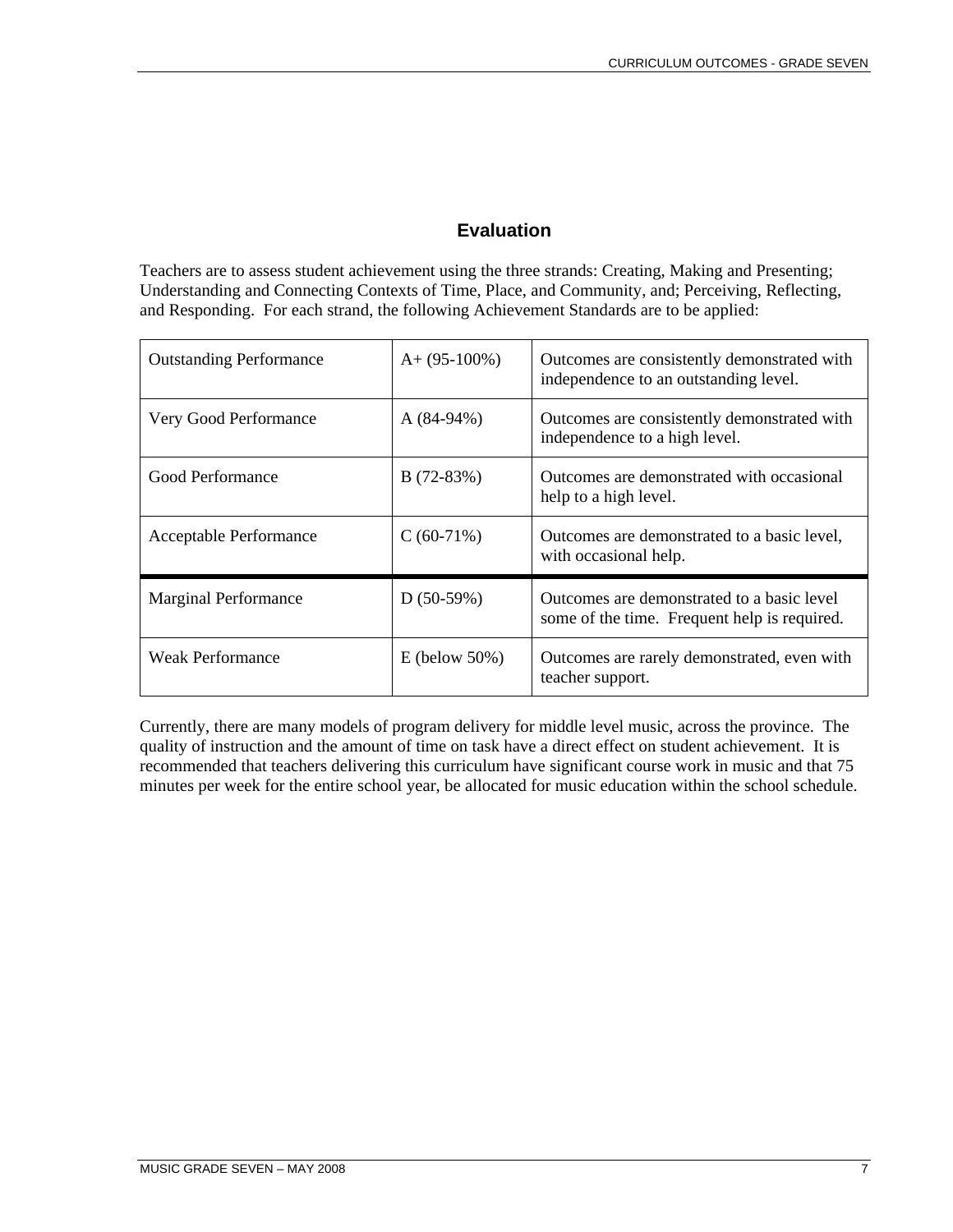|                                                                                                                                                          | <b>STRAND1</b><br><b>Creating, Making, and</b><br><b>Presenting</b>                                                                                                                                                                                                                                                                                                                                                   | <b>STRAND 2</b><br><b>Understanding and Connecting</b><br><b>Contexts of Time, Place, and</b><br><b>Community</b>                                                                                                                                           | <b>STRAND 3</b><br>Perceiving, Reflecting, and<br><b>Responding</b>                                                                               |
|----------------------------------------------------------------------------------------------------------------------------------------------------------|-----------------------------------------------------------------------------------------------------------------------------------------------------------------------------------------------------------------------------------------------------------------------------------------------------------------------------------------------------------------------------------------------------------------------|-------------------------------------------------------------------------------------------------------------------------------------------------------------------------------------------------------------------------------------------------------------|---------------------------------------------------------------------------------------------------------------------------------------------------|
|                                                                                                                                                          | GCO 1 & GCO 2                                                                                                                                                                                                                                                                                                                                                                                                         | GCO 3, GCO 4 & GCO 5                                                                                                                                                                                                                                        | GCO 6, GCO 7 & GCO 8                                                                                                                              |
| <b>OUTSTANDING</b><br>PERFORMANCE - A+<br>$(95-100\%)$<br>Outcomes are consistently<br>demonstrated with independence<br>to an <i>outstanding</i> level. | The student sings/plays on pitch,<br>using correct rhythm, clear<br>diction (when singing), effective<br>dynamic contrasts, appropriate<br>articulation and a resonant tone,<br>throughout the expected range.<br>The student creates accurate and<br>clear written and aural rhythms<br>and melodies. The music is<br>appropriately expressive.                                                                      | The student investigates,<br>examines, and clearly describes<br>connections between music and a<br>variety of curricular areas. The<br>student investigates, examines,<br>and articulates the role of music<br>within the context of different<br>cultures. | The student uses appropriate<br>musical terminology to accurately<br>analyse and justify detailed<br>responses to a variety of musical<br>styles. |
| <b>VERY GOOD</b><br><b>PERFORMANCE - A</b><br>$(84-94%)$<br>Outcomes are consistently<br>demonstrated with independence<br>to a <i>high</i> level.       | The student sings/plays on pitch,<br>using correct rhythm, clear<br>diction (when singing), effective<br>dynamic contrasts, appropriate<br>articulation, and a resonant tone,<br>throughout the expected range.<br>Only a few errors are present.<br>The student creates accurate and<br>clear written and aural rhythms<br>and melodies. The music is<br>appropriately expressive. Only a<br>few errors are present. | The student investigates,<br>examines, and describes<br>connections between music and a<br>variety of curricular areas. The<br>student investigates, examines,<br>and articulates the role of music<br>within the context of different<br>cultures.         | The student uses adequate<br>musical terminology to accurately<br>analyse and justify detailed<br>responses to a variety of musical<br>styles.    |

#### **Grade 7 Music Achievement Standards**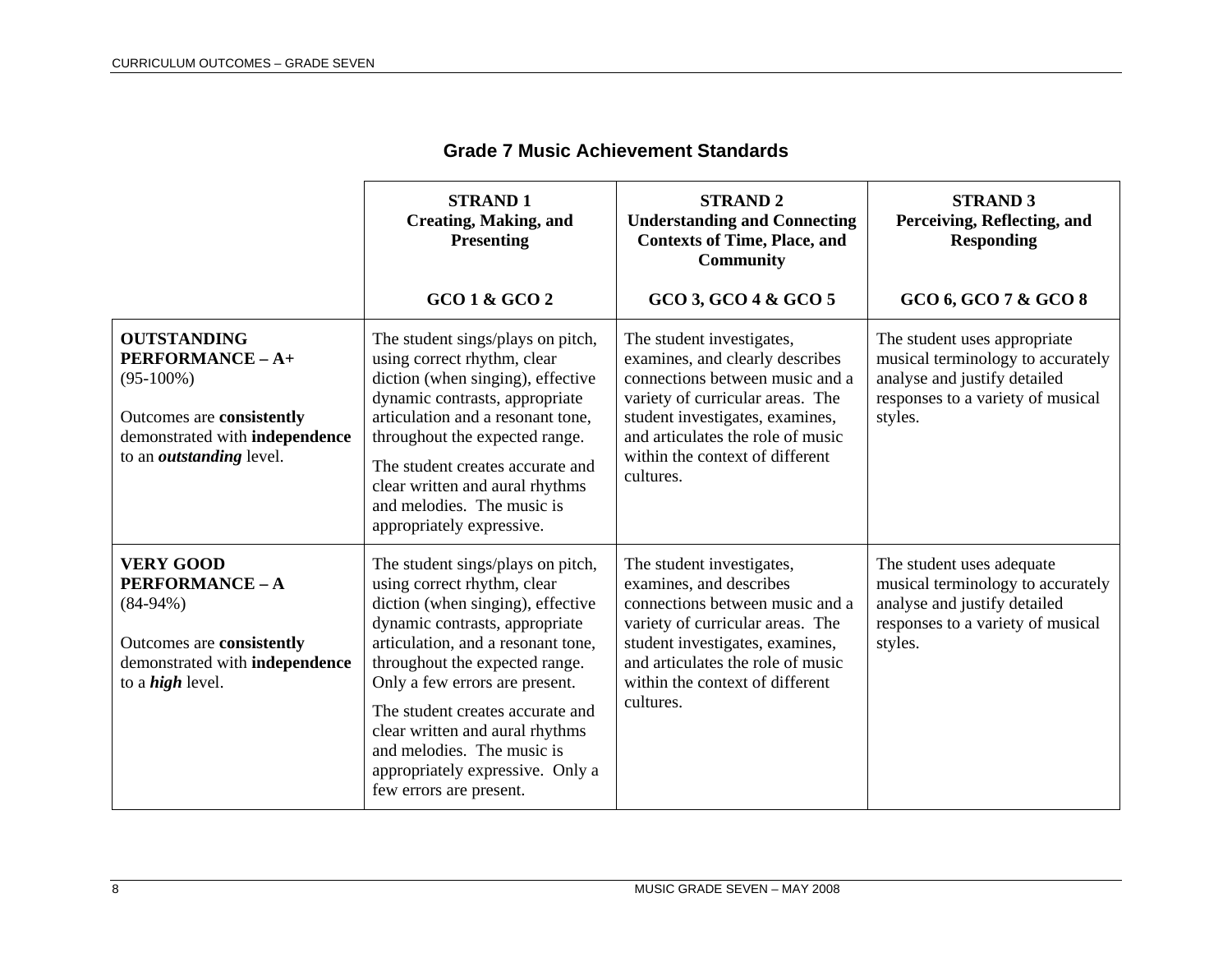|                                                                                                                                          | <b>STRAND1</b>                                                                                                                                                                                                                                                                                                                                                                                                                                                                            | <b>STRAND 2</b>                                                                                                                                                                                                                                                                                 | <b>STRAND 3</b>                                                                                                                                                  |
|------------------------------------------------------------------------------------------------------------------------------------------|-------------------------------------------------------------------------------------------------------------------------------------------------------------------------------------------------------------------------------------------------------------------------------------------------------------------------------------------------------------------------------------------------------------------------------------------------------------------------------------------|-------------------------------------------------------------------------------------------------------------------------------------------------------------------------------------------------------------------------------------------------------------------------------------------------|------------------------------------------------------------------------------------------------------------------------------------------------------------------|
| <b>GOOD</b><br><b>PERFORMANCE - B</b><br>$(72-83%)$<br>Outcomes are demonstrated with<br>occasional help to a <i>high</i> level.         | The student sings/plays on pitch,<br>using correct rhythm, clear<br>diction (when singing), effective<br>dynamic contrasts, appropriate<br>articulation, and a resonant tone,<br>throughout the expected range. A<br>few errors are present.<br>Occasional teacher support is<br>needed.<br>The student creates accurate and<br>clear written and aural rhythms<br>and melodies, with a few errors.<br>The music is appropriately<br>expressive. Occasional teacher<br>support is needed. | The student investigates,<br>examines, and describes<br>connections between music and a<br>variety of curricular areas. The<br>student investigates, examines,<br>and articulates the role of music<br>within the context of different<br>cultures.<br>Occasional teacher support is<br>needed. | The student uses adequate<br>musical terminology to analyse<br>and justify responses to a variety<br>of musical styles. Occasional<br>teacher support is needed. |
| <b>ACCEPTABLE</b><br><b>PERFORMANCE - C</b><br>$(60-71%)$<br>Outcomes are demonstrated with<br>occasional help, to a <i>basic</i> level. | The student sings/plays on pitch,<br>with correct rhythm and diction<br>(when singing), with occasional<br>errors. The dynamic range is<br>narrow, the tone quality may be<br>inconsistent, and the pitch range<br>may be limited.<br>The student creates written and<br>aural rhythms and melodies,<br>which contain occasional errors.<br>Musical expression is limited.<br>Occasional teacher support is<br>needed.                                                                    | The student investigates and<br>examines connections between<br>music and other curricular areas.<br>The student investigates,<br>examines, and articulates musical<br>differences between cultures.<br>Occasional teacher support is<br>needed.                                                | The student uses limited musical<br>terminology to analyze and justify<br>some responses to musical styles.<br>Occasional teacher support is<br>needed.          |

## **Grade 7 Music Achievement Standards**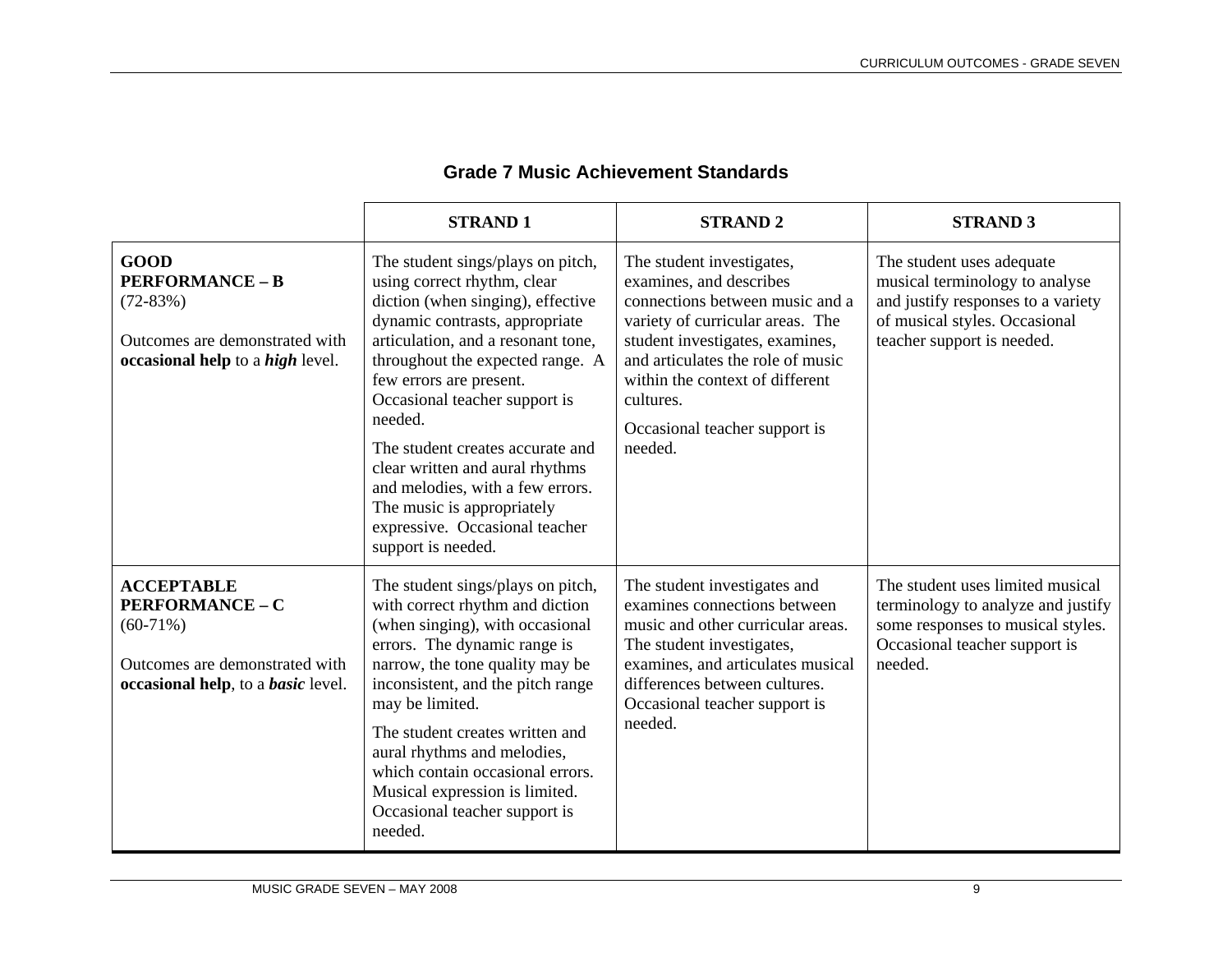|                                                                                                                                                                 | <b>STRAND1</b>                                                                                                                                                                                                                                                                                                                                                                                                                     | <b>STRAND2</b>                                                                                                                                                                                                          | <b>STRAND 3</b>                                                                                                                                                    |
|-----------------------------------------------------------------------------------------------------------------------------------------------------------------|------------------------------------------------------------------------------------------------------------------------------------------------------------------------------------------------------------------------------------------------------------------------------------------------------------------------------------------------------------------------------------------------------------------------------------|-------------------------------------------------------------------------------------------------------------------------------------------------------------------------------------------------------------------------|--------------------------------------------------------------------------------------------------------------------------------------------------------------------|
| <b>MARGINAL</b><br><b>PERFORMANCE - D</b><br>$(50-59%)$<br>Outcomes are demonstrated to a<br><i>basic</i> level some of the time.<br>Frequent help is required. | The student sings/plays on pitch,<br>with correct rhythm and diction<br>(when singing), with occasional<br>errors. The dynamic range is<br>narrow, the tone quality is<br>inconsistent, and the pitch range<br>is limited.<br>The student creates written and<br>aural rhythms and melodies, but<br>these contain frequent errors.<br>Musical expression is frequently<br>inappropriate.<br>Frequent teacher support is<br>needed. | The student investigates and<br>examines only a few connections<br>between music and other<br>curricular areas. The student<br>investigates and examines music<br>from other cultures. Frequent<br>support is required. | The student uses limited musical<br>terminology to analyze and justify<br>only a few responses to a variety<br>of musical styles. Frequent<br>support is required. |
| <b>WEAK</b><br><b>PERFORMANCE - E</b><br>(below 50%)<br>Outcomes are rarely<br>demonstrated, even with teacher<br>support.                                      | The student rarely sings/plays in<br>pitch with correct rhythm and<br>diction (when singing). The<br>dynamic range is narrow, the tone<br>quality is inconsistent, and the<br>pitch range is limited.<br>The student rarely creates<br>accurate written and aural<br>rhythms and melodies. Musical<br>expression is frequently<br>inappropriate.                                                                                   | The student rarely investigates<br>and examines connections<br>between music and other<br>curricular areas. The student<br>rarely investigates and examines<br>music from other cultures.                               | The student rarely uses musical<br>terminology to articulate<br>responses to a variety of musical<br>styles.                                                       |

## **Grade 7 Music Achievement Standards**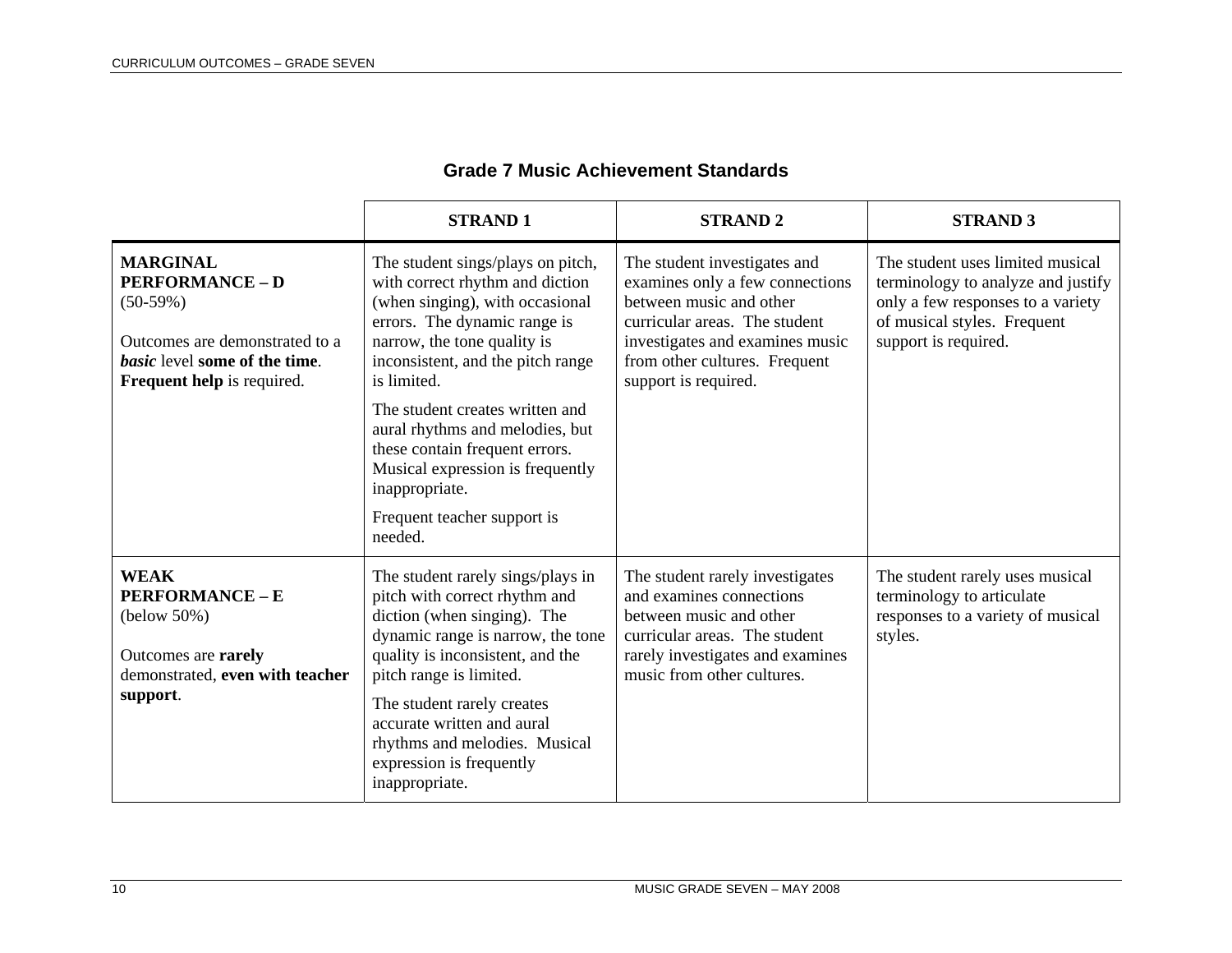**GCO 1: Students will explore, challenge, develop, and express ideas, using the skills, language, techniques, and processes of the arts.** 

#### **Outcomes**

*By the end of grade 7, students will be expected to* 

7.1.1 sing and/ or play with others, with emphasis on the ability to maintain a part within a variety of textures

7.1.2 create music that communicates thoughts, experiences and feelings

7.1.3 demonstrate an understanding of rhythm, melody, form and texture using appropriate musical terminology and movement

7.1.4 sight read melodies from traditional notation

7.1.5 create and notate a short composition

- Divide the class into two groups. Have students sing or play a two-part round. As students become more comfortable with their parts, divide the class into smaller groups to perform three-, fourand five-part rounds. Have students perform in small groups for the class where one or two people maintain each part.
- Ask students to sing or play, in unison, a melody that can be partnered with one or two other melodies. After performing the melody in unison, discuss that it is monophonic texture. Add a chordal accompaniment and discuss that it is homophonic texture. Sing or play another melody that can be partnered with the first melody. Perform the two melodies simultaneously and discuss that it is polyphonic texture.
- Have students create music that expresses anger, peace, excitement, sadness, etc., using voices and/or available instruments
- Refer to *Teacher's Resource Masters*, Chapter 6, pages 71-84.
- Encourage students to create music that would accompany or express each of the following:
	- a horror movie scene
	- a chase scene
	- a storm
	- a sunny day
- Students perform, alone or with others, a variety of rhythm patterns from flash cards. Subsequently, have students compose and perform their own rhythmic pieces.
- Students listen to a variety of musical forms while following call charts, together. Distribute cards, which indicate sections of the music. Remove the call charts. Each student then holds up the appropriate card to represent each section of the form as the piece is played again.
- Challenge students to create appropriate movement to represent each part of the form.
- Students create their own lyrics for songs like "Frère Jacques" and "Row Your Boat". Choose topics like school spirit. Have students perform these as rounds.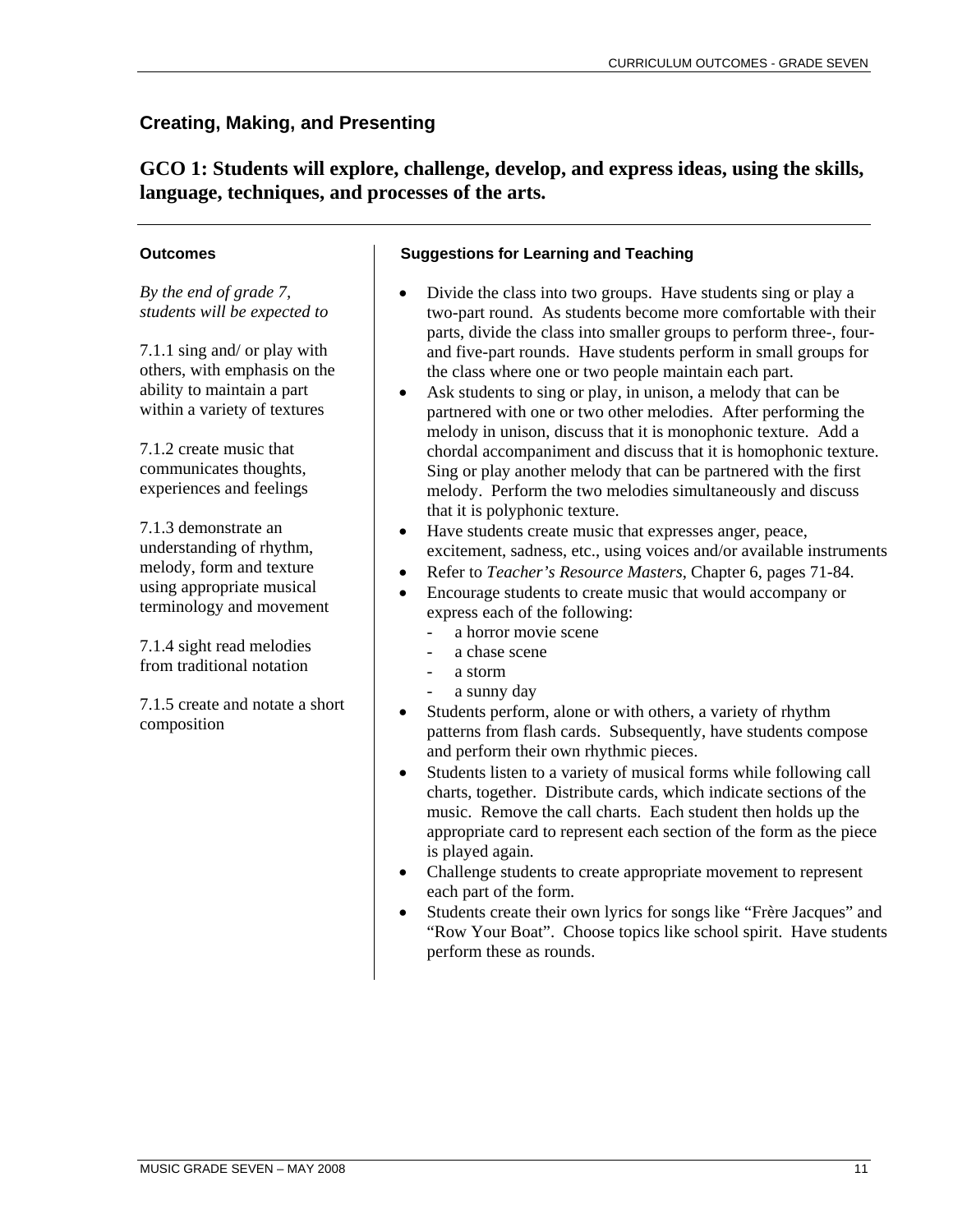**GCO 1: Students will explore, challenge, develop, and express ideas, using the skills, language, techniques, and processes of the arts.** 

## **Suggestions for Assessment**

- Assess compositions according to the following criteria rules of traditional notation
	- correct number of beats in each measure according to the time signature
	- legible and understandable
- Assess students ability to sight-read short rhythmic and/ or melodic pieces
	- rhythmic and melodic (pitch) accuracy
	- articulation and accent
- Assess students' ability to use appropriate musical terminology (e.g. vocabulary test)

- *MUSICANADA* 6
- *Rhythm Flash Cards* Denise Gagné (Music Play)
- *Melody Flash Cards* Denise Gagné (Music Play)
- *Rhythm Bingo*
- *Melody Bingo*
- *Share the Music 6*
- *Complete Recorder Resource Kit* Volume 1 and 2 – Denise Gagné (Music Play)
- *Marimba Mojo and Hot Marimba* by Walt Hampton (for instrumental sight reading)
- Be aware of the limited range of the cambiata voice
- Various hand drumming resources
- Consult pages 276-279 in *Spotlight on Music* Grade 7 (Teachers Edition): presents the location of information pertaining to musical elements and concepts.
- Create a safe and understanding atmosphere where musical critisim and praise is given and received.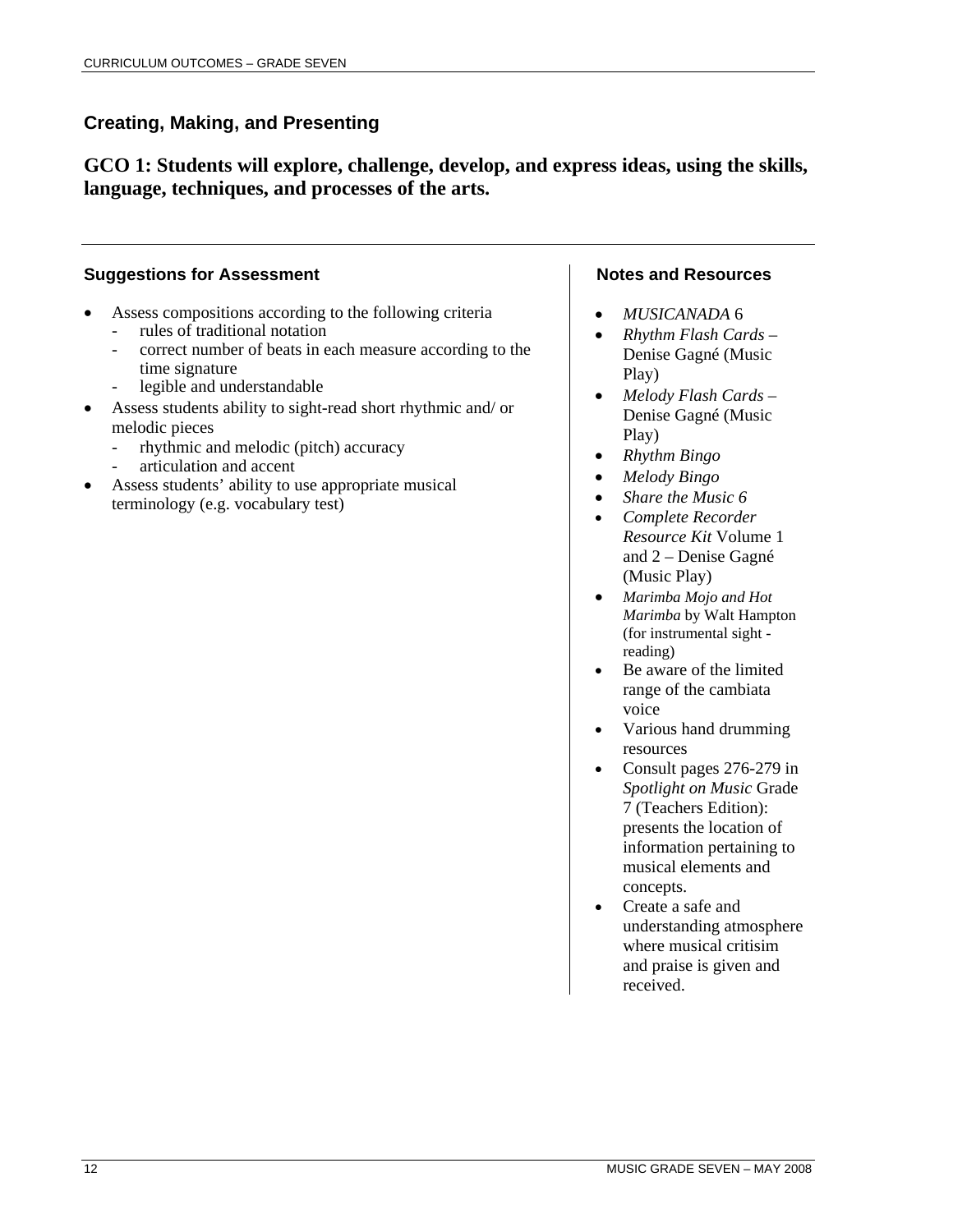**GCO 1: Students will explore, challenge, develop, and express ideas, using the skills, language, techniques, and processes of the arts.** 

## **Outcomes**

*By the end of grade 7, students will be expected to* 

7.1.1 sing and/ or play with others, with emphasis on the ability to maintain a part within a variety of textures

7.1.2 create music that communicates thoughts, experiences and feelings

7.1.3 demonstrate an understanding of rhythm, melody, form and texture using appropriate musical terminology and movement

7.1.4 sight read melodies from traditional notation

7.1.5 create and notate a short composition

## **Suggestions for Learning and Teaching**

• In groups, write one-measure rhythm patterns for each of the following time signatures.  $2 \quad 3 \quad 4 \quad 6$ 4 4 4 8

Irregular meters such as  $\overline{5}$   $\overline{7}$  could be introduced. 4 & 4

Someone from each group should write the group's rhythm patterns on flash cards. They may challenge another group to correctly perform the rhythm pattern.

- Provide opportunities for students to compose an 8 measure melodic piece.
	- make rhythm patterns available or collectively brainstorm rhythm patterns in each time signature
	- use treble clef only

$$
- \text{use} \quad \left. \begin{matrix} . & . \\ . & . \end{matrix} \right|, \left. \begin{matrix} . & . \\ . & . \end{matrix} \right|, \left. \begin{matrix} . & . \\ . & . \end{matrix} \right|, \left. \begin{matrix} . & . \\ . & . \end{matrix} \right|
$$

- choose from the following time signatures  $2 \t3 \t4 \t6$ 4 4 4 8
- the first note must be C
- the second last note must be B or D
- the last note must be  $C$  (or the tonic, leading tone or supertonic of whichever key you use)
- the range of the composition is 1 octave
- add tempo and dynamic markings
- some may choose to add lyrics
- when complete, have students sight-read each other's composition.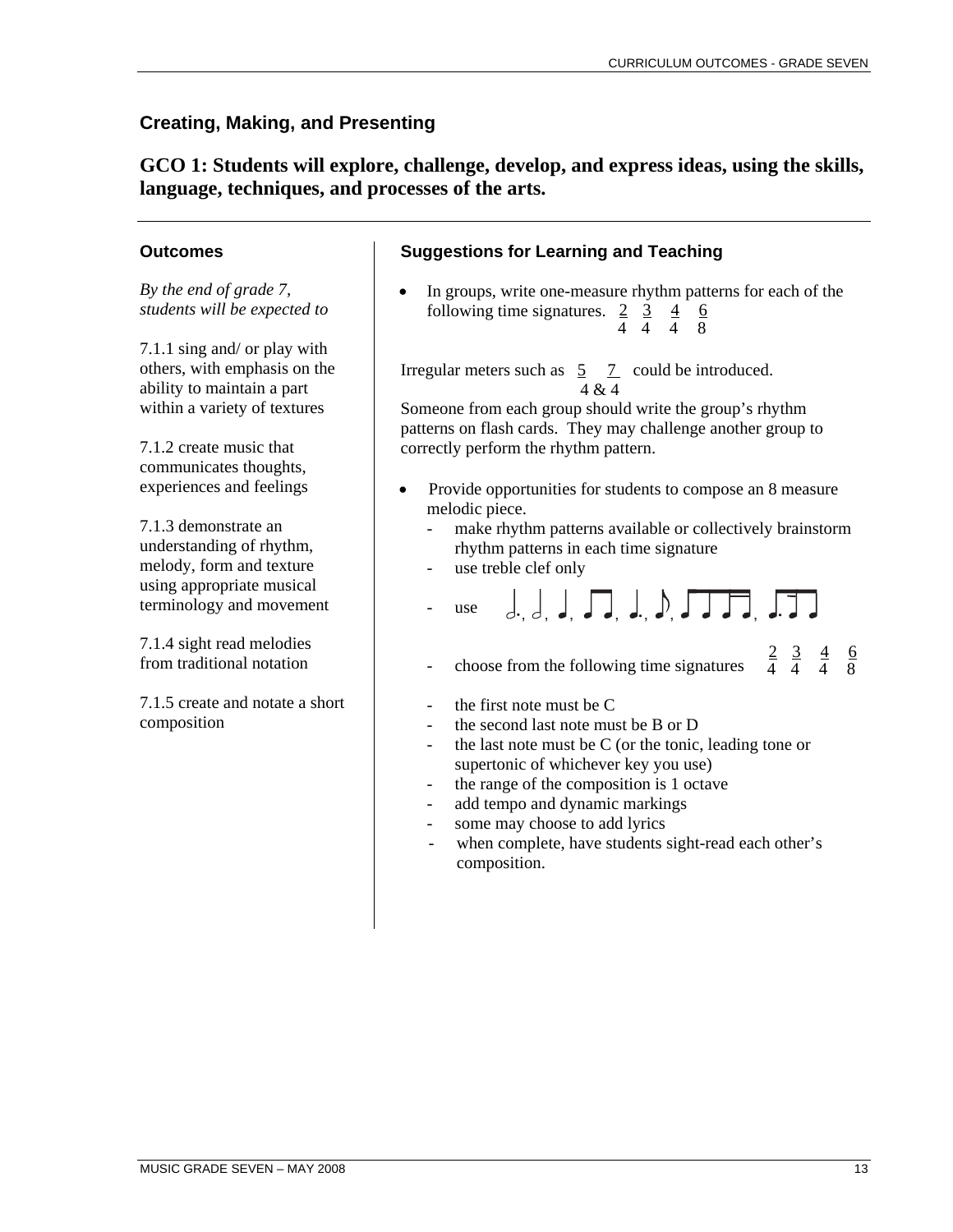**GCO 1: Students will explore, challenge, develop, and express ideas, using the skills, language, techniques, and processes of the arts.** 

## **Suggestions for Assessment**

• Refer to page 12

#### **Notes and Resources**

• Refer to page 12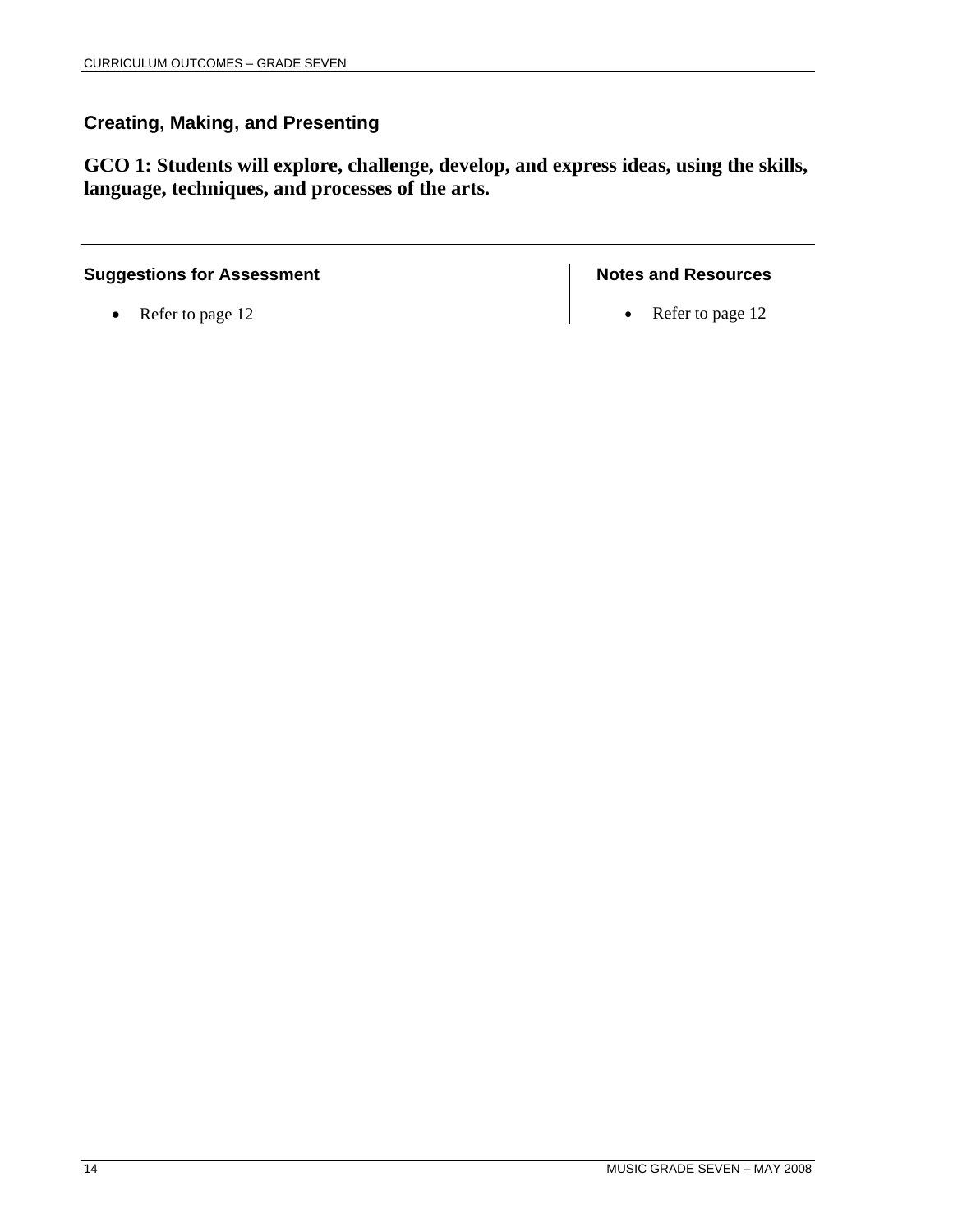# **GCO 2: Students will create and/or present, collaboratively and independently, expressive products in the arts for a range of audiences and purposes.**

## **Outcomes**

*By the end of grade 7, students will be expected to* 

7.2.1 improvise using voice, instruments, and/ or movement

7.2.2 independently or in a group, create a composition that expresses an idea or communicates a mood

7.2.3 participate in small and large ensemble music making, performing a varied repertoire of music, including student works

- Students perform in duets and trios. Using different instrumentation, have them experiment with various timbres and moods.
- In small groups, have students explore various interpretations of a short work (e.g. through movement, rhythm, instrumentation, etc.) and then discuss which achieved the best effect.
- Ask students to improvise a question and answer exercise using rhythms and melodies.
- Take a previously prepared piece and have the students compose a counter melody to it. Play it as a duet in small or large groups.
- Students select a piece from the prepared repertoire and change the rhythms and add rests. Perform the changes and ask students to describe the changes and moods created.
- Refer to *Teacher's Resource Master*s, Chapter 7, pages 85-98 for suggestions on how to put expression into musical performances.
- Unit on creating a musical mood or idea: see Unit 6 in *Teacher's Resource Master*s (pages 71-84)
- Composing see Content Standard 4, page 280 *Spotlight on Music* Grade 7 (Teacher Edition)
- Performing (on instruments or singing, alone or with others) see Content Standards 1 and 2 page 280 *Spotlight on Music* Grade 7 (Teacher Edition)
- Improvising see Content Standard 3, page 280 *Spotlight on Music* Grade 7 (Teacher Edition).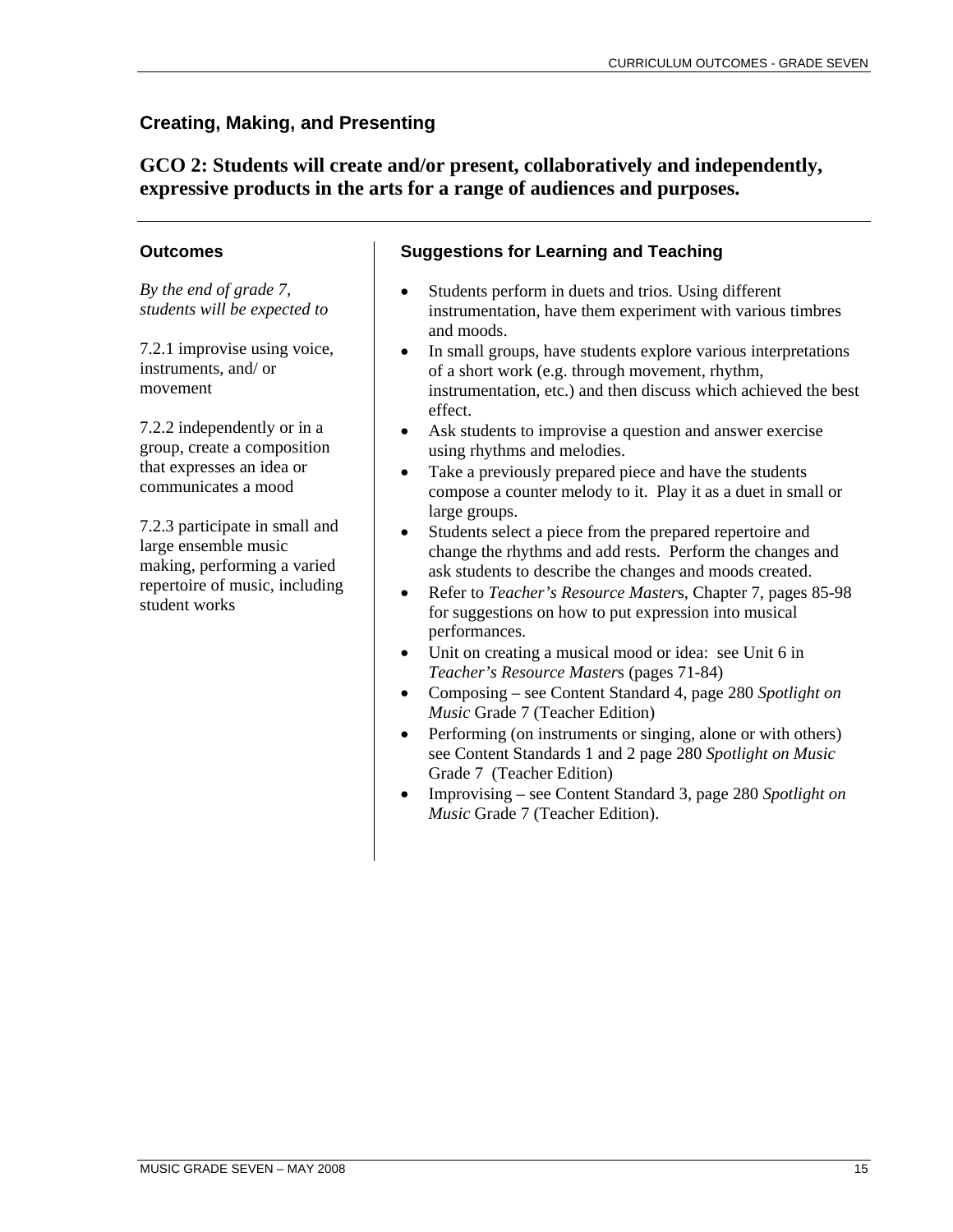**GCO 2: Students will create and/or present, collaboratively and independently, expressive products in the arts for a range of audiences and purposes.** 

#### **Suggestions for Assessment**

• Use a previously defined rubric on pages 9-11 or create a new rubric to assess original compositions with respect to chord progression, use of rhythm, accuracy of notation, and the degree to which the piece is idiomatic to the instrumentation intended.

#### **Notes and Resources**

• *Spotlight on Music* Grade 7, pages:19, 32, 46, 47, 57, 72, 110, 112, 117, 130, 135, 163, 168, 175, 176, 182, 195, 199, 206, 212, 219.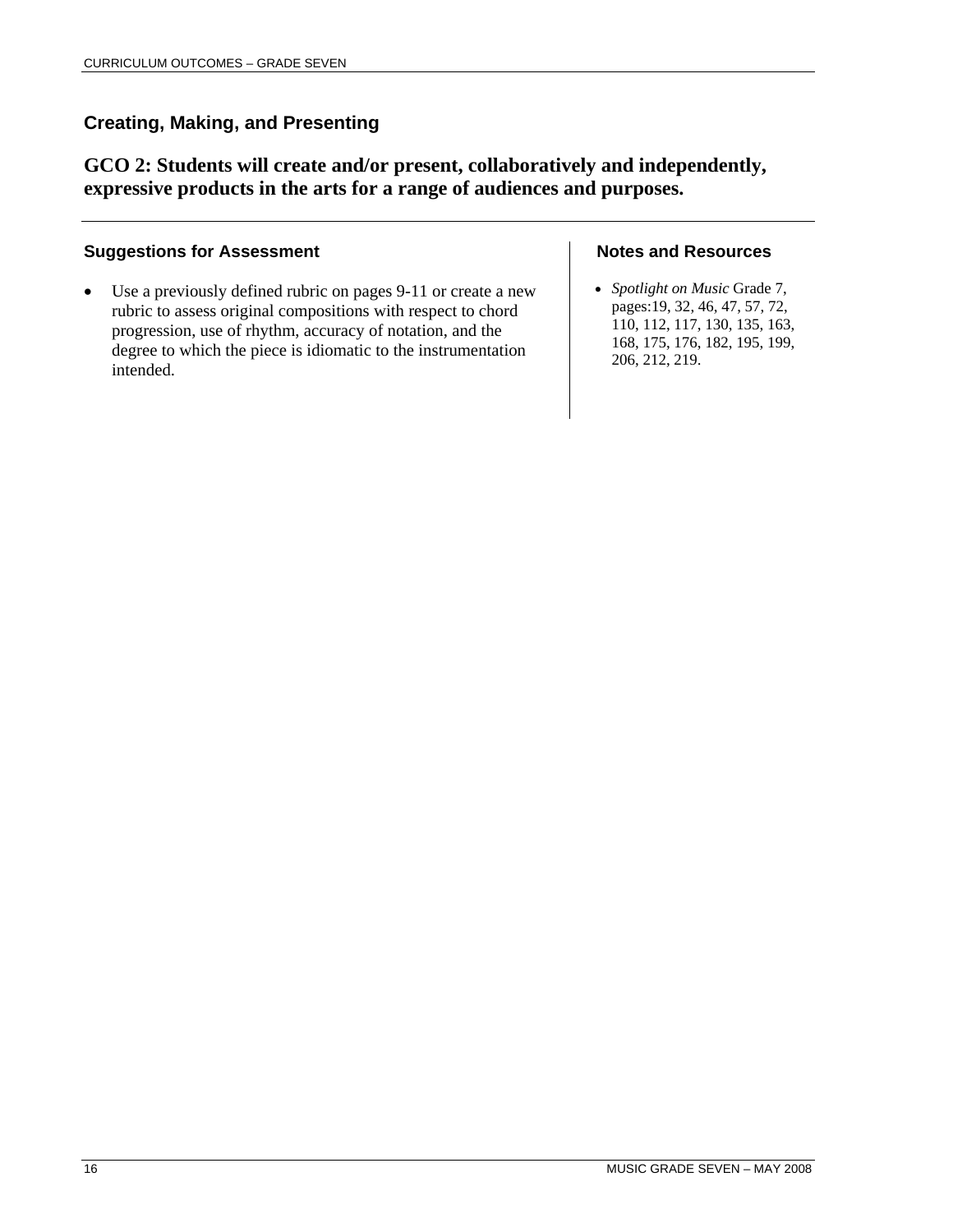**GCO 3: Students will demonstrate critical awareness of and value for the role of the arts in creating and reflecting culture.** 

## **Outcomes**

*By the end of grade 7, students will be expected to* 

7.3.1 investigate styles, techniques and instruments from a variety of cultural and historical contexts

7.3.2 examine a variety of musical styles and genres to give meaning to cultural and historical events and issues

7.3.3 examine the role and influence of music and musicians in the Atlantic Region

- Ask students to simultaneously place historical events, composers, musical periods, performers, and well-known selections on a timeline.
- As a class, discuss the music of a particular period, such as a world war, to snapshot the events through music.
- Compare two or more selections such as a Bach concerto and one of the *Four Seasons* by Vivaldi. Discuss such elements as instrumentation, metre, melodic line, and then compare two current selections familiar to the students using the same criteria.
- Invite a local musician to perform, conduct a workshop or demonstrate skills related to the music of Atlantic Canada.
- Investigate the music, dance and instruments of the Aboriginal and/or Acadian cultures.
- Examine the oral tradition that contributed to regional folk music.
- Using the ECMA's as a standard, create a unit on the diversity of Atlantic Canadian music and its roots. (e.g. Celtic influences)
- *Teacher's Resource Master*s, Unit 3, pages 29-42; Explore cultural heritage of students own community as well as a variety of world cultures.
- *Spotlight on Music* (Teacher's Edition), Unit 3 presents 4 lessons on "Music in Our Communities".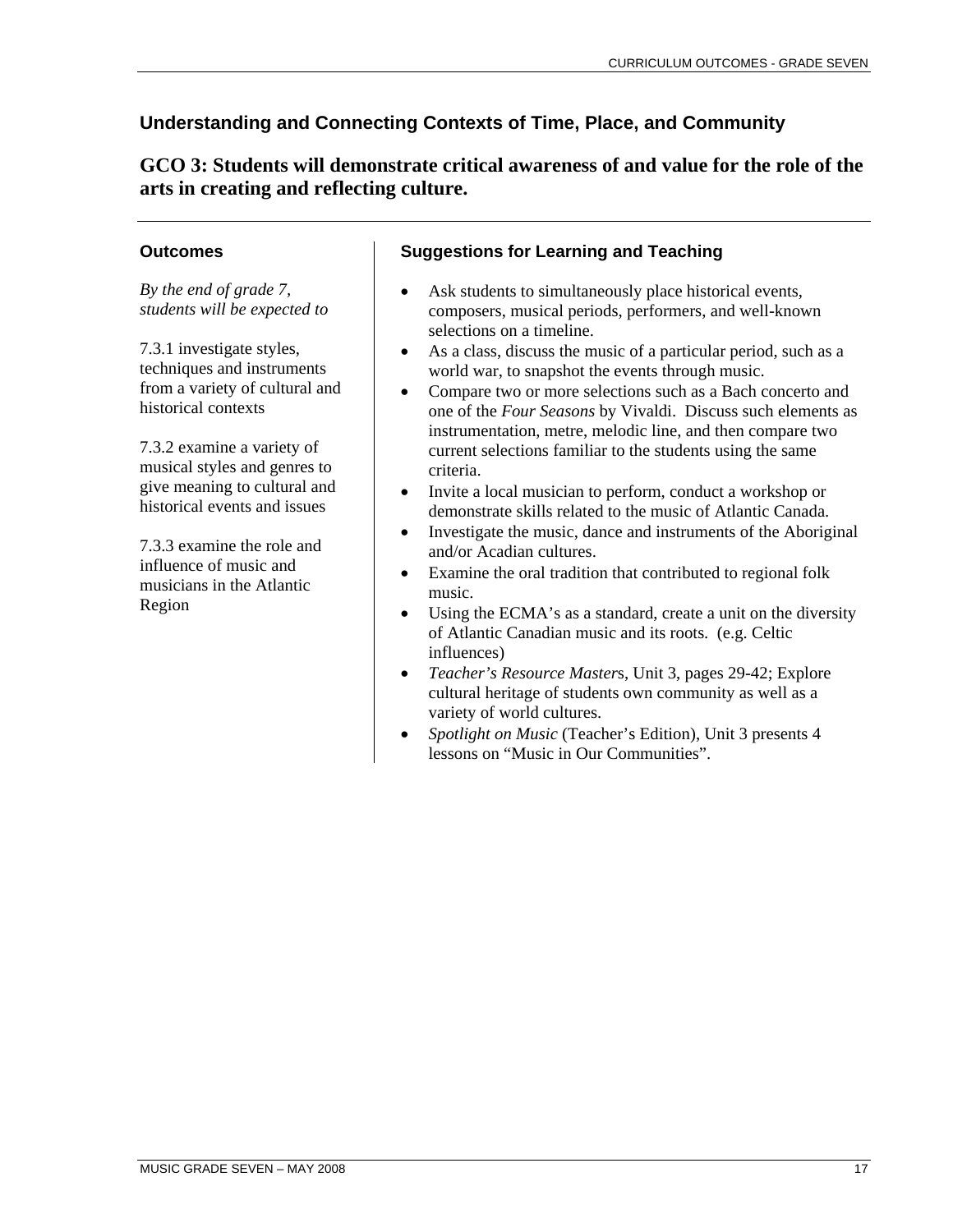**GCO 3: Students will demonstrate critical awareness of and value for the role of the arts in creating and reflecting culture.** 

## **Suggestions for Assessment**

- Ask students to create their own timeline.
- Students will research and present to the class, how an artist presents his views on social issues. (e.g. Rap music and it's views of abuse)
- Create the opportunity for students to perform a musical selection using Aboriginal and/ or Acadian folk instruments.
- Listen to and assess students as they tell a familiar local story through song.
- Have students interview an adult concerning the music of their youth and its reflection of the time.

- ECMA website and regional publications
- Frances Helyar; workshops, recordings and activity guide on New Brunswick folk songs; e-mail helyar@nbnet.nb.ca
- *Folksongs of the Maritimes* by Helen Creighton. Other resources by Atlantic Canadians such as Kay Pottie.
- The Francophone School Districts – texts and resource personnel
- University of New Brunswick and l'Université de Moncton resident musicians and professors
- Department of Education Aboriginal and French Second Language Learning Specialists
- Artists-in-schools Performance/Residency Program - Department of Wellness, Culture and Sport Phone: 506-453-5372 Fax: 506-453-2416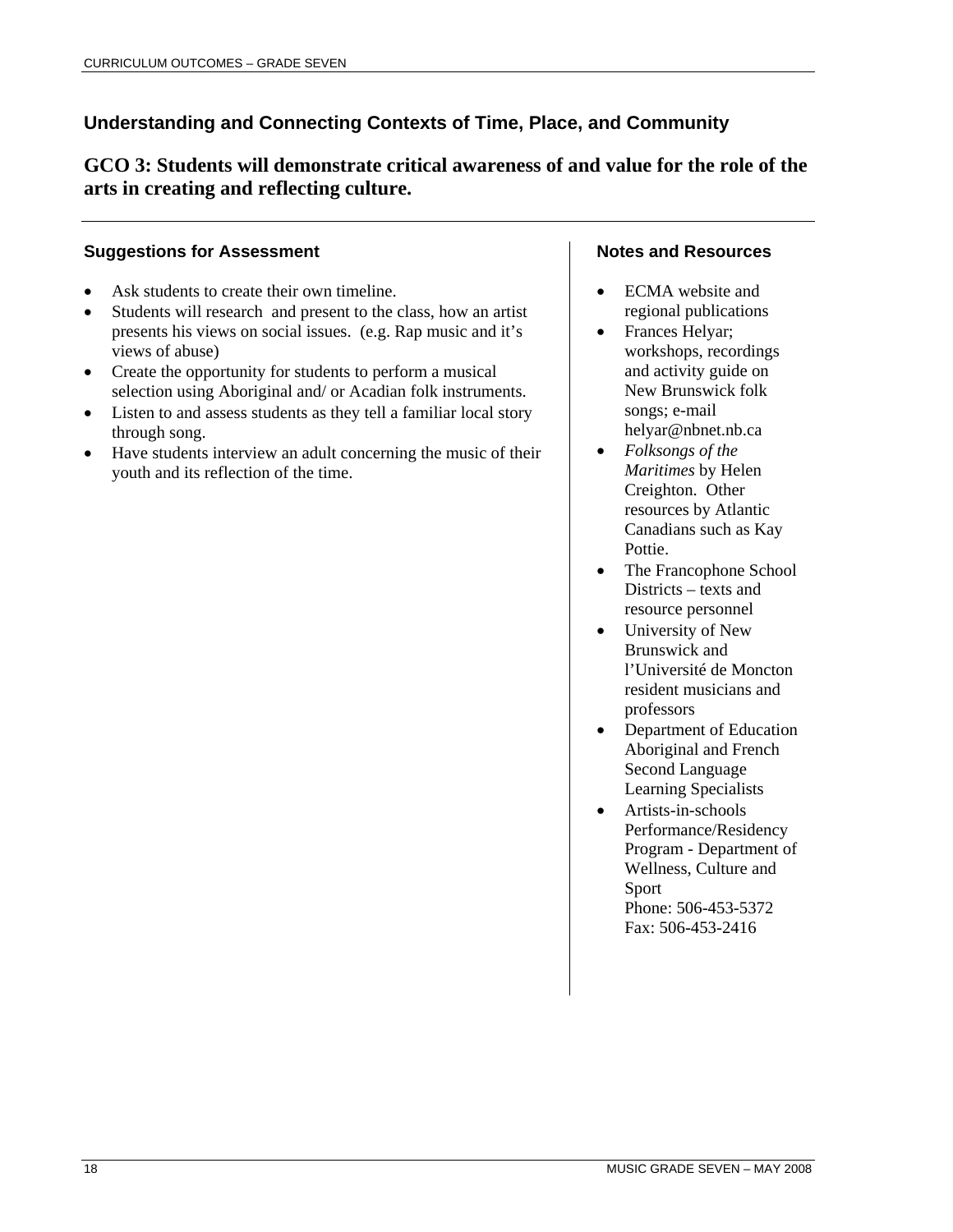**GCO 4: Students will respect the contribution to the arts of individuals and cultural groups in local and global contexts, and value the arts as a record of human experience and expression.** 

## **Outcomes**

*By the end of grade 7, students will be expected to* 

7.4.1 use their knowledge and experience to perform and respect music of diverse cultural groups

7.4.2 examine the role music plays in a variety of cultures

7.4.3 examine the influences of society on composers and musicians, past and present

- Add to their repertoire of pieces from many cultures. Use the elements of music to compare the distinctive musical styles of various cultures. Where possible, listen to authentic recordings of songs learned in class. Students may use their cultural heritage and the internet to research the musical styles and works of ancestors.
- Invite guest artists from various cultures to perform and give workshops for students. Ask the artist to explain the purpose and context of the music shared with the class. (e.g., Aboriginal, Acadian, etc.) Have a follow-up discussion with the class to examine the role of that music in the culture of the whole community.
- Students find examples of popular musical groups who incorporate instruments of various cultural groups into their music.
- Students incorporate examples of a different cultural group into their classroom performances. They can discuss the experience with the class and explain its significance.
- *Teacher's Resource Master*s, Unit 5, pages 57-70 presents suggestions/activities for researching composers and musicians and for examining compositions.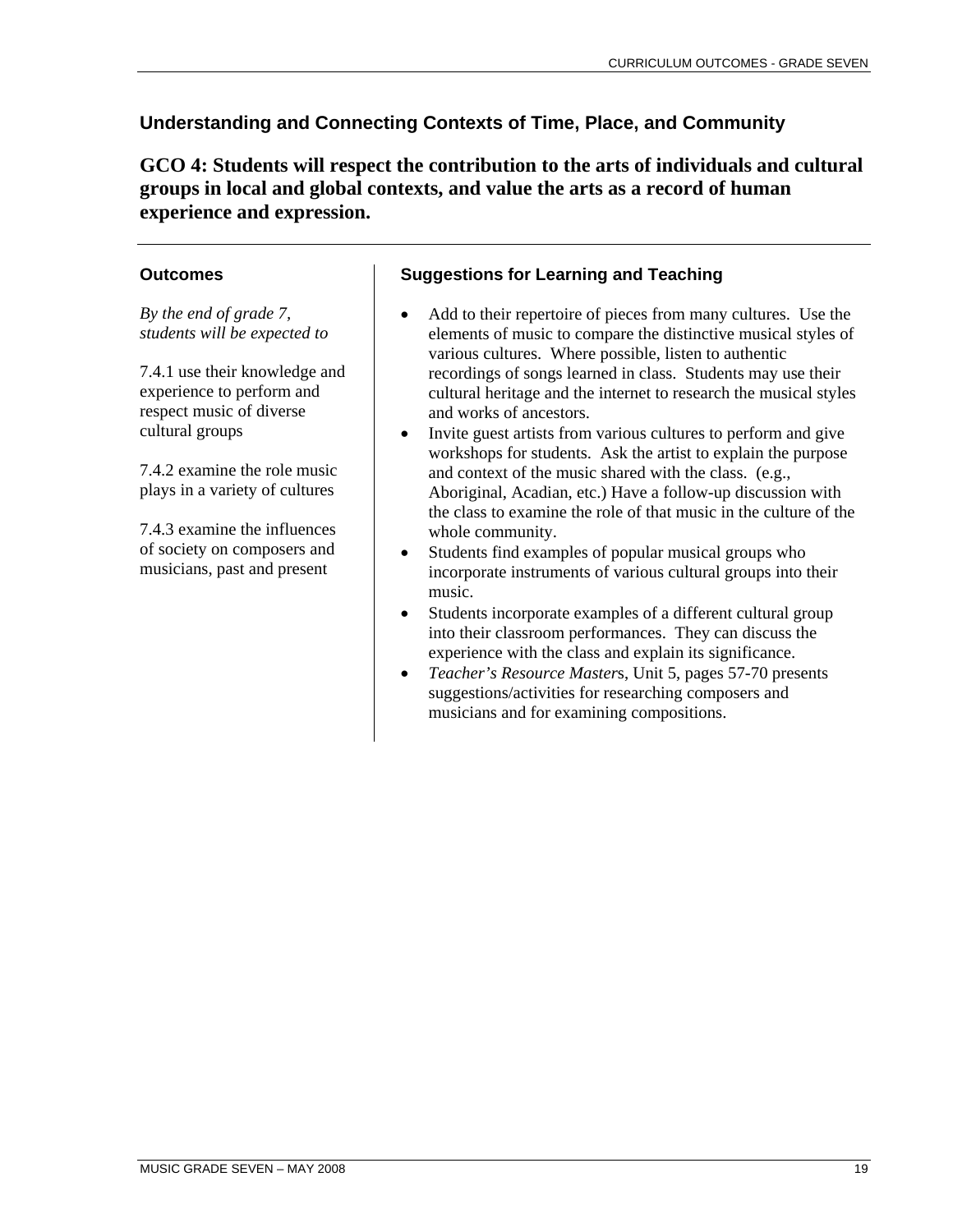**GCO 4: Students will respect the contribution to the arts of individuals and cultural groups in local and global contexts, and value the arts as a record of human experience and expression.** 

## **Suggestions for Assessment**

- Assess students' responses to the lyrics and instruments heard in music of different cultures, using appropriate vocabulary. Students may choose to compare current styles to music of their cultural heritage. Develop and examine links with time, place, and community.
- After visits by guest artists, assess the students' ability to compare different genres and cultures.
- From the class repertoire, have the students choose and perform an appropriate piece that reflects a heritage and assess their performance and understanding of that culture.
- As a class or in groups, listen to recorded examples of music of various cultures. Assess students' answers to the following questions:
	- How are the elements of music treated in the music of each culture?
	- Which instruments are the focus? How do they reflect the culture?
	- Are certain musical elements de-emphasized? If so, why?
	- What purpose does the music serve (e.g., entertainment, dance, accompaniment, celebration) and how do cultures differ?

- NB Multicultural Association
- Department of Education Aboriginal and French Second Language **Consultants**
- *Spotlight on Music* Grade 7, pages 288-289 presents how to include multicultural music in the classroom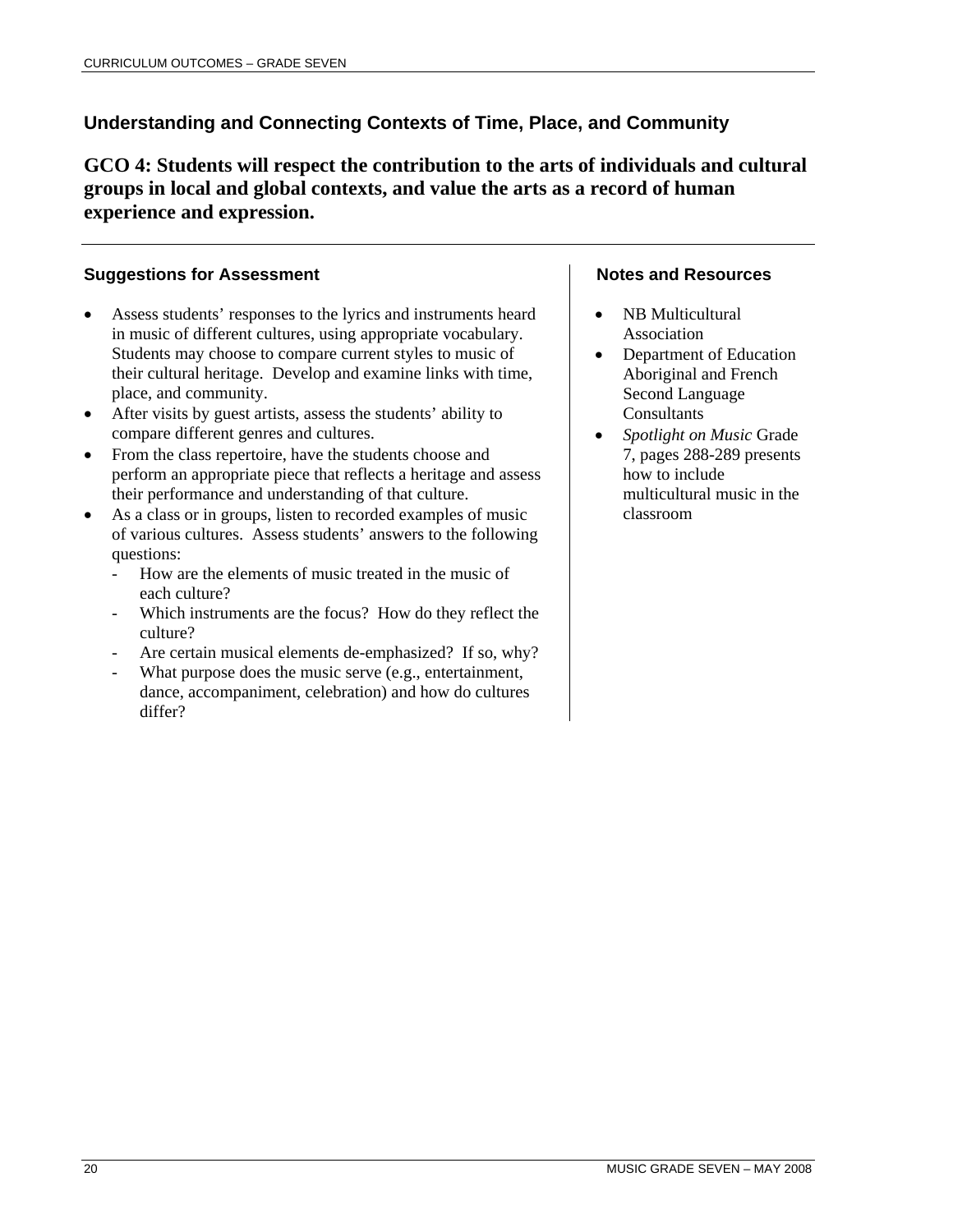# **GCO 5: Students will examine the relationship among the arts, societies, and environments.**

## **Outcomes**

*By the end of grade 7, students will be expected to*

7.5.1 examine the influence of the music industry in popular culture and the media

7.5.2 discuss connections between music and other disciplines, emphasising the arts

7.5.3 examine the influence of music in shaping or developing regional and/or national identity

- Examine the role of various musical genres in the advertisement industry. With the students, critique current ads on television and discuss the choice of style and its relation to the product.
- Explore the music channels currently available via *Cable in the Classroom* and use appropriate examples to compare styles and discuss each one's influence on shaping community values.
- Discuss the influence of music on society.
- Show clips from different movies to examine and compare how music enhances the production.
- Ask the students to identify three commercials they remember because of the music. What makes the music memorable?
- Have the students discuss the role of music in the sale of a product, within a commercial. Use examples of popular musicians used to set styles or sell products.
- Students individually and/ or collectively choreograph a dance to a pre-existing composition. Teachers might choose to consult with people knowledgeable in choreography (e.g. Physical Education teachers, community based dancers etc.).
- Discuss the relationship between drama and music, particularly in the areas of setting the mood, historical context, geographic area and target audience (e.g. current movies, *The Lion King, Anne of Green Gables, The Composers* series).
- Connect science to music by:
	- examining how sound is produced (created) on a variety of instruments
	- discussing how the shape of an instrument influences its sound
	- examining how the materials used to make an instrument affect the sound produced
- Examine visual art works for use of colour, texture, form and sense of movement. Relate these observations to a composer's use of the same expressive elements in a composition.
- Have students discuss musical styles and lyrics in relation to specific cultures (e.g. Newfoundland – *I'se the Bye*, Acadian Culture – *Un Canadien Errant*, Spirituals – *We Shall Overcome*).
- Have students discuss the role of music in patriotism.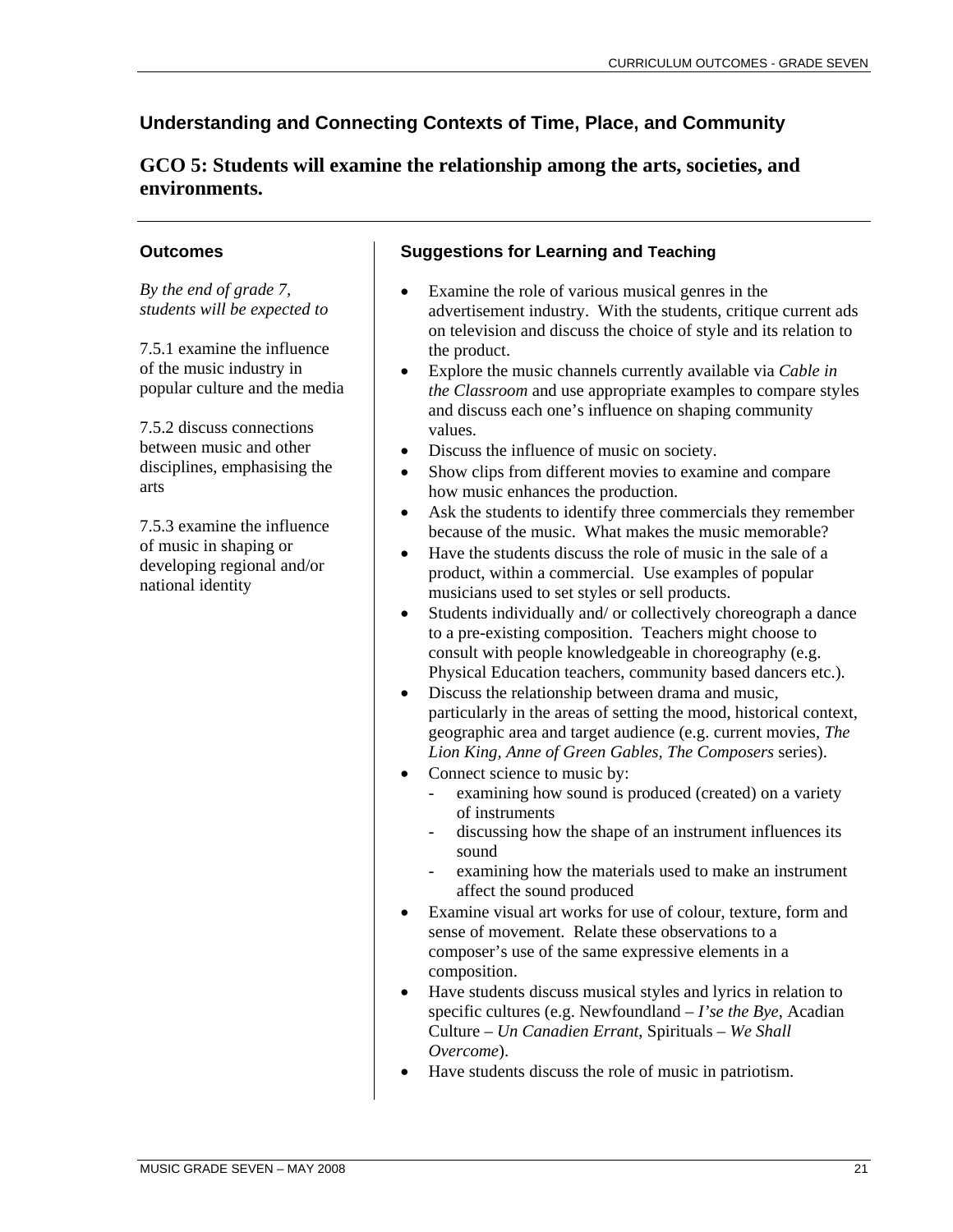# **GCO 5: Students will examine the relationship among the arts, societies, and environments.**

## **Suggestions for Assessment**

- In groups, have the students choose a musician or group and justify why a particular work would be an appropriate choice to sell a popular product. (e.g., soft drinks, chips, T-shirt)
- In groups, have the students critique the music chosen for a particular movie clip.
- Design a commercial research assignment. This could include having the students:
	- identify and describe the style of music
	- identify target audience
	- describe the relationship of the music to the product
	- describe the relationship of the music to the visual images
	- give one example of how the commercial does or does not reflect the values of the local community
- Ask the students to compare the musical themes from a drama and a situational comedy. Have the students examine the purpose of the music and support their answers. Questions you might use are:
	- How does that music reflect a mood?
	- What feeling does each piece create in you? How does the music stimulate that response?
	- What do you think the producers want you to think or feel when you hear this music?
	- How effective are these choices of musical themes?
- Have the students explain the choreography of the dance they composed. They should link the relationship of the movements to the different elements of the chosen composition (i.e. dynamics, timbre, rhythm, pitch, phrasing, etc.)

#### **Notes and Resources**

- Current ads on television
- *Cable in the Classroom*
- Appropriate movie clips
- *Teachers' Choice Music: 7C*, published by EMC Notes Inc.

(www.emcnotes.com) Rubrics also available at this site.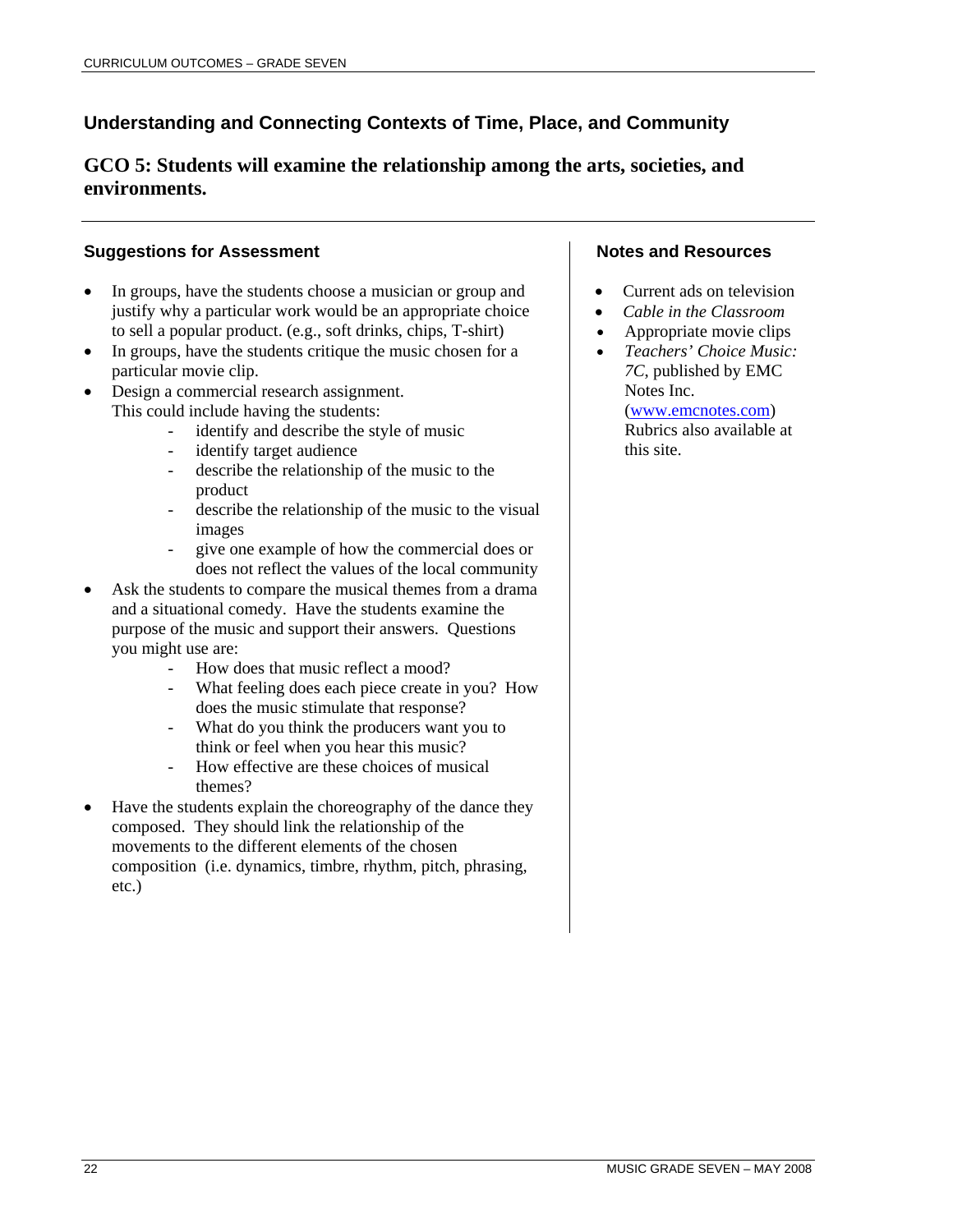# **Perceiving, Reflecting and Responding**

**GCO 6: Students will apply critical thinking and problem-solving strategies to reflect on and respond to their own and others' expressive works.**

## **Outcomes**

*By the end of grade 7, students will be expected to* 

7.6.1 identify problems related to creating and performing music and explore possible solutions

7.6.2 compare various interpretations of a piece of music

7.6.3 identify form and design in classroom repertoire and in listening examples

7.6.4 justify and articulate their response to music, using appropriate musical terminology

7.6.5 express and communicate emotion through music and language (both written and oral) using a variety of expressive elements

- Begin with a lesson on "How to Listen" concentrated, casual, and mood listening are explored.
- Listen to a version of a classic pop piece (e.g. *Here Comes The Sun* by the Beatles) and compare with a version of the same played in a different genre. Review musical vocabulary.
- Examine traditional folk music of the Atlantic Provinces. Compare traditional fiddle playing to contemporary fiddle playing; folk tunes played in a traditional style versus contemporary style.
- In groups, have students conduct beat patterns and appropriate musical gestures while listening to a variety of music.
- Examine the use of contrast and repetition in a variety of musical selections.
- Have students create and perform a short composition in binary or ternary form using instruments or voice.
- Ask students to respond to a particular work using their own vocabulary (e.g. dark, light, thick, thin, fast, slow). Have students refine their original ideas using appropriate musical terminology.
- Attend a concert together (or view a concert video) and write a critique, which includes appropriate musical terminology, and addresses the elements of music (e.g. analysis of style, form and orchestration). Whole-class discussion may follow.
- Listen to a variety of music, and through discussion of the elements, develop an awareness of how composers are able to create specific ideas. (Use a listening chart)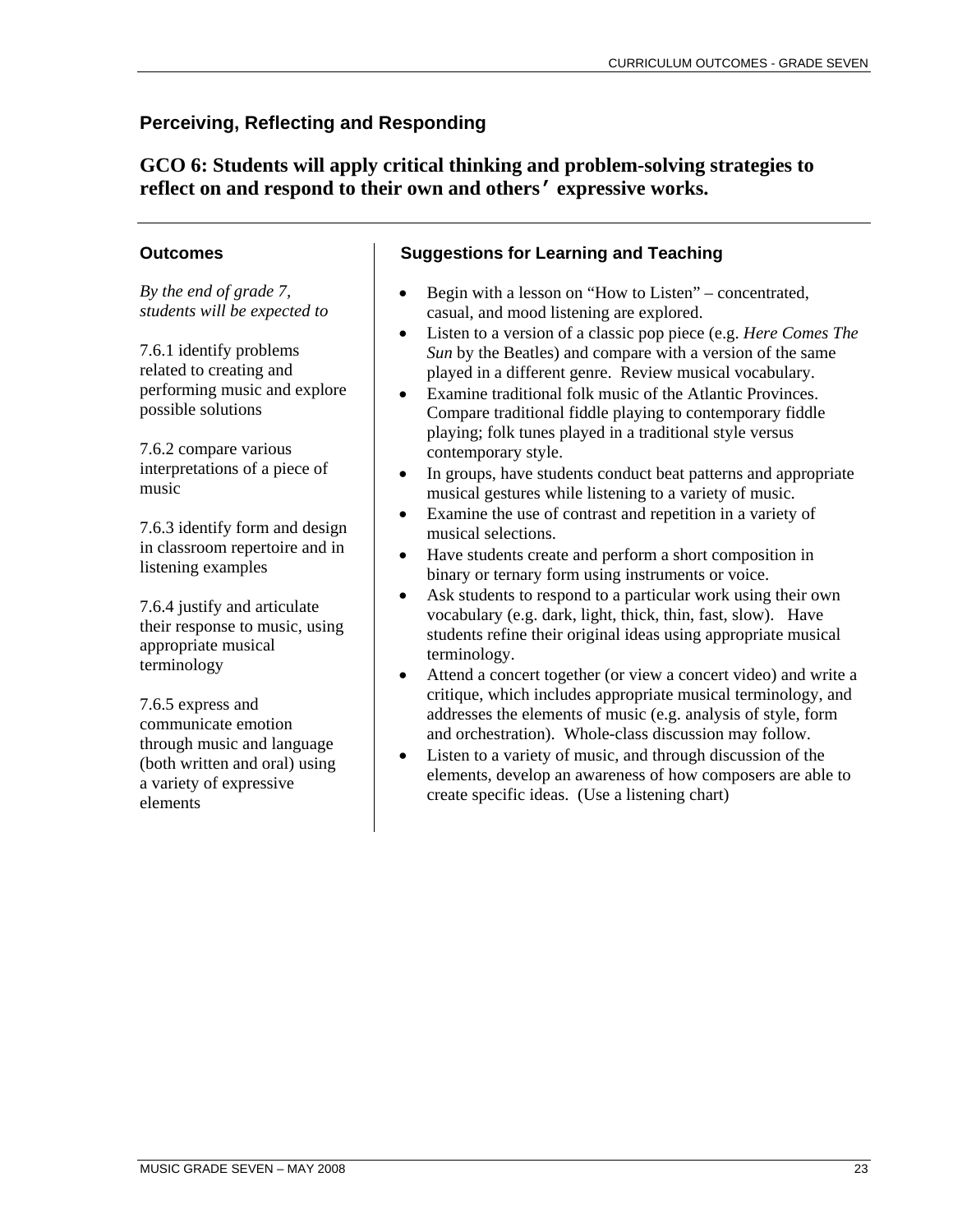# **Perceiving, Reflecting and Responding**

**GCO 6: Students will apply critical thinking and problem-solving strategies to reflect on and respond to their own and others' expressive works.**

## **Suggestions for Assessment**

- Have students perform a musical selection and note the attention to musical details such as, pitch, diction, tempo, and texture.
- While students perform short compositions for the class, have the class analyse form and other music elements in the compositions.
- Monitor students' application of conducting beat patterns and gestures while listening to a composition.
- Engage students in responding by having them make alternate suggestions for each other's compositions while using appropriate musical terminology.
- Students present critiques of compositions, and keep a record of self/ group assessments and responses to music.

- *Canada Is …Music* 7-8
- Beatles' recordings
- Current and Classic Folk Music CD
- Bowmar's *Adventures in Music Listening*
- *Spotlight on Music* Grade 7 (Teacher's Edition): Refer to the classified index on page 297 for location of critical thinking and problem solving strategies within the text.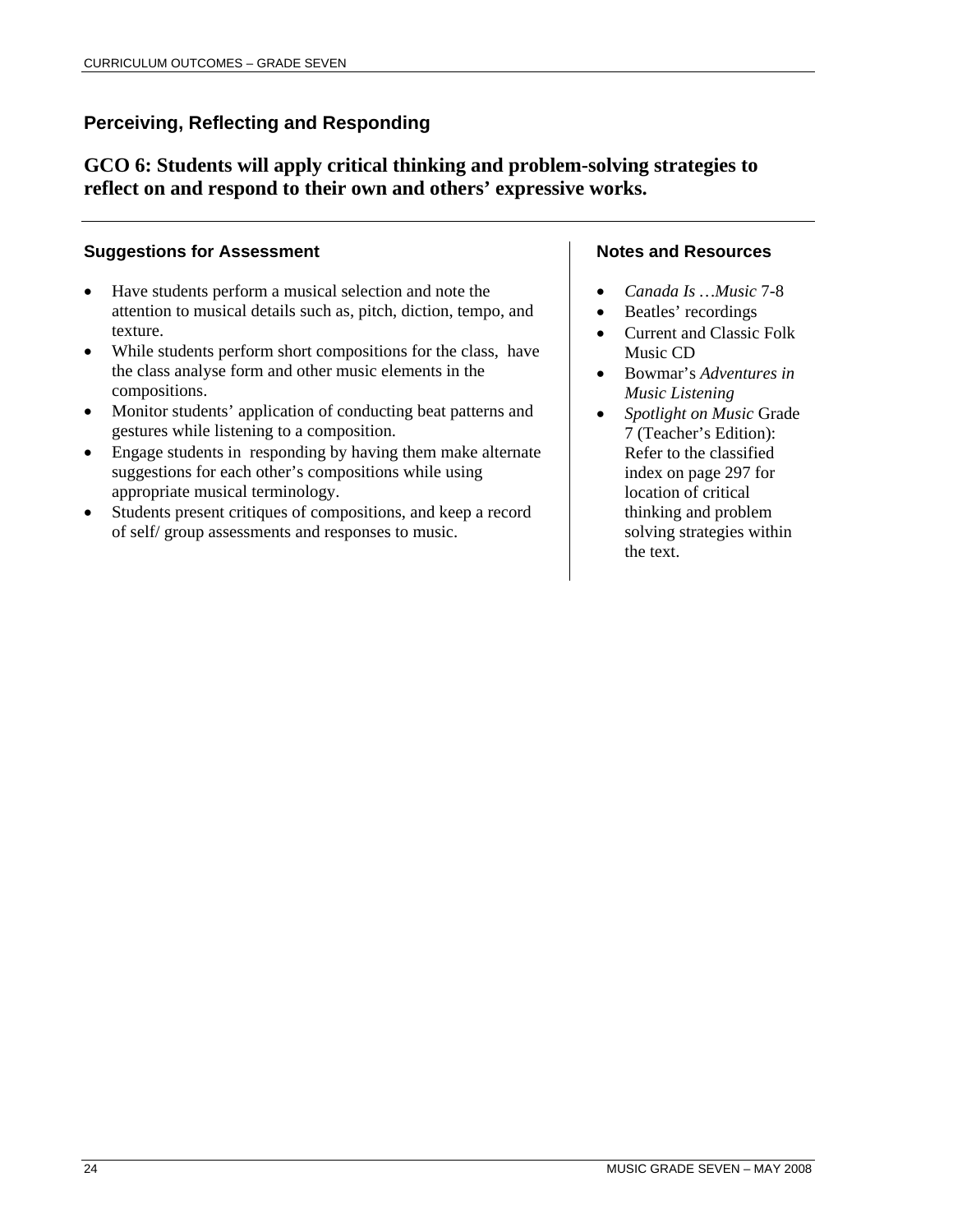# **GCO 7: Students will understand the role of technologies in creating and responding to expressive works.**

## **Outcomes**

*By the end of grade 7, students will be expected to*

7.7.1 discriminate among a variety of musical ensembles

7.7.2 demonstrate an understanding of how technologies can be used for expressive effect

7.7.3 demonstrate an awareness of how computer technology can be used in the creation, editing and notation of music

- Provide opportunities for students to hear and discuss the sound qualities of distinct and integrated families of instruments.
- Students should hear and discuss the four main vocal parts (SATB).
- Have students hear and discuss a variety of listening examples where the ensemble includes both instrumental and vocal parts.
- Students examine how specific sound qualities create an idea, mood or effect. Have students listen to a variety of pieces with specific intents (e.g. sacred songs, oratorios, program music). Have students analyse the instrumentation used to create the piece and discuss methods on how to change its effect by changing its instrumentation.
- Students design and create their own instruments, applying acoustic principles.
- In groups, have students create a story, idea or mood they wish to express. Have students compose and notate a short, non-textual (e.g. vocal phonetic sounds, instrumental, body percussion, etc.) composition using traditional notation. Students will explain their choice of instrument(s) for the desired effect. Discussion will follow to determine whether or not the outcome was attained. This may also reinforce the distinction between major and minor modalities.
- Encourage students to research how music is recorded today. Students will explore multi-track recording and how computer technology aids in the recording and editing process. Students may experiment with multi-track recording software programs.
- In groups, students will compose a piece for a small ensemble. Have students record each part on a separate track. Students can manipulate the music and edit the recording to achieve the desired sound. Using a computer notation program, students can refine their compositions and have a copy of their work.
- Students develop a glossary of terms related to recording technology and computer notation.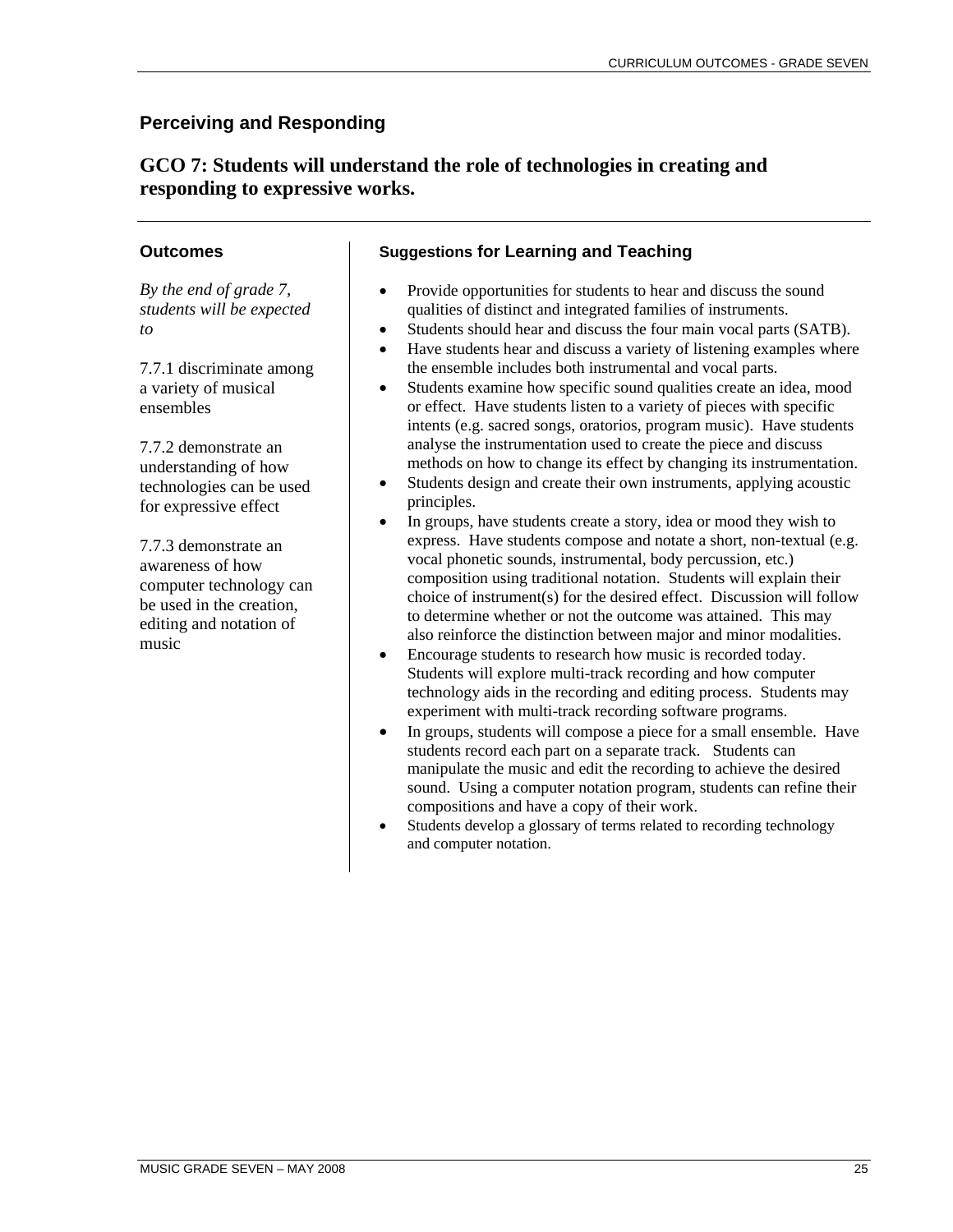# **GCO 7: Students will understand the role of technologies in creating and responding to expressive works.**

## **Suggestions for Assessment**

- Using the previously defined rubric on pages 9-11 or a newly created one, the students and/ or teacher may assess presentations of original compositions. Discuss the assessments as a full class.
- During discussions of evolving compositions, look for evidence that students
	- take pride in their work
	- extend their thinking about music and talk about their compositions with increased elaboration
	- comment constructively on their own work and the work of others
	- show respect for, and interest in, the work of their peers
- Evaluate students' glossaries of terms related to recording technology and computer notation, as well as to the tone quality of instruments.
- The students and/or teacher can discuss and assess the creation and presentation of their invented instruments according to an agreed upon rubric (created by teacher or teacher and students)
- Evaluate students' ability to distinguish between large ensembles (orchestras and concert bands) and smaller ensembles (string quartets, brass ensembles, chamber groups).

- Finale (software)
- Cubasis (software)
- Print Music (software)
- Encore (software)
- Cakewalk (software)
- Mozart (software)
- Noteworthy Composer (software)
- *Sounds Crazy* by Al Simmons
- *Making Simple Musical Instruments* by Bart Hopkin
- *Spotlight on Music* Grade 7 (Teacher's Edition): A technology section is highlighted in the opening pages of each unit and lists the correlated components for the unit.
- There are a variety of technology components available for the *Spotlight on Music* program.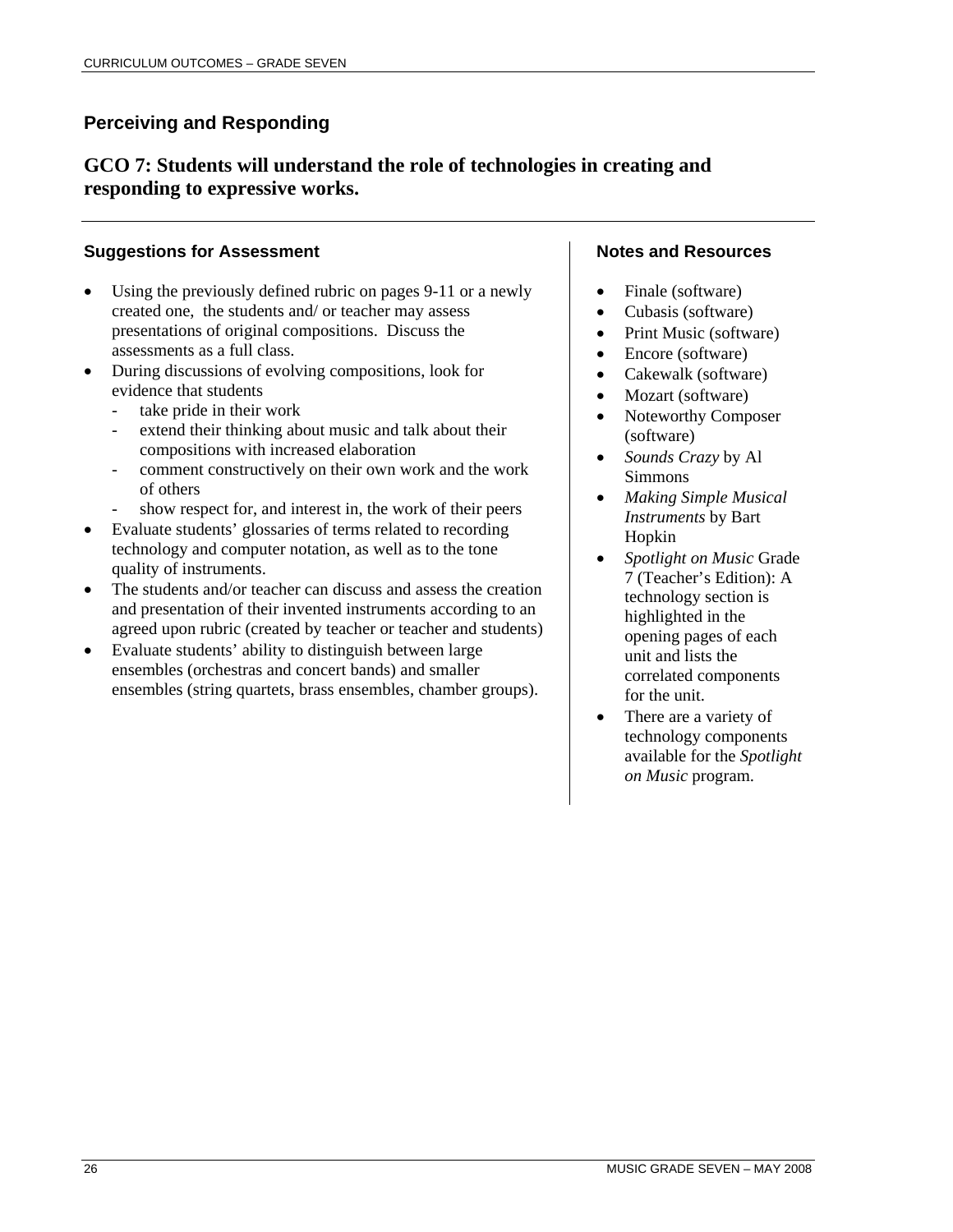# **GCO 8: Students will analyse the relationship between artistic intent and the expressive work.**

## **Outcomes**

*By the end of grade 7, students will be expected to*

7.8.1 discuss the reasons why specific musical works have been created

7.8.2 explain the source of ideas and reasons for their own musical decisions

7.8.3 analyse interpretations of their own and others' music, using appropriate musical terminology and considering the musical intent

7.8.4 analyse their musicin light of what they intended

- Present exemplary musical works for students to listen to. Discuss the background and importance of these works to music history.
- After students have composed a work of their own, have them write a reflection describing how and why they made certain musical decisions.
- Encourage students to discuss the effectiveness of program music in portraying or revealing the "program".
- Have students write a report on their own performance, identifying strengths and weaknesses.
- Students may bring in an example of music they believe was created for a specific purpose. Do a pair/square/share activity to discuss their choices.
- *Spotlight on Music* (Teacher's Edition) Unit 7, pages 158A-183 presents opportunities and objectives for expressing with music.
- *Spotlight on Music* (Teacher's Edition) Unit 5, pages 106A-131 presents our musical legacy through the various historical periods in music.
- *Teacher's Resource Master*s, Unit 5, pages 57-70 allows students to become familiar with famous composers and/or their compositions from various periods of music history.